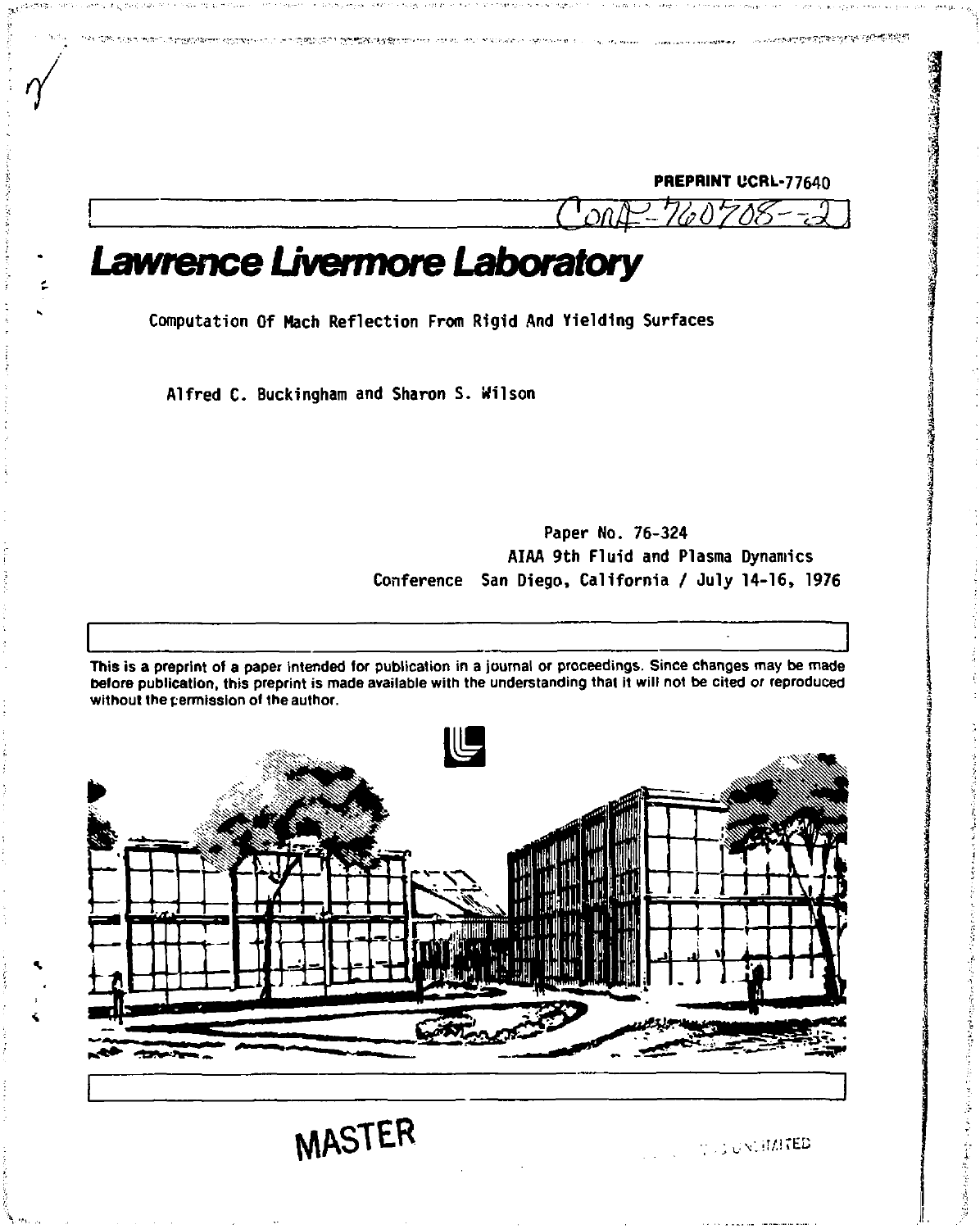1.45~2012月28日,1997年12月23日,1999年12月12日,1999年12月23日,1999年12月20日,1999年12月12日,1999年12月22日,1999年12月12日,1999年12月12日,

#### COMPUTATION OF MACH REFLECTION FROM RIGID AND YIELDING SURFACE

Alfred C. Buckingham and Sharon S. Wilson Jawrence Livermore Laboratory University of California Livermore. California

#### **ABSTRACT**

The present discussion centers on a theoretical description of one aspect of the irregular or Mach reflection from solid surfaces. The discussion is restricted to analytical considerations and some preliminary results using model approximations to the surface interaction phenomena. Currently, full numerical simulations of the irreqular reflection surface interaction dynamics have not been obtained since the method is still under development. Discussion of the numerical method is, therefore, restricted to some special procedures we intend to implement for the gas-solid surface boundary dynamics. The discussion is divided into an introductory section b iefly describing a particular Mach reflection process we are studying. Subsequently, we submit some of the considerations on bourdary conditions for numerical treatment of the gas-solid interface. Analysis and discussion of a vielding solid surface subjected to impulsive loading from an intense gas shock wave follows. This is used as a quide for the development of the numerical procedure. Mach reflection processes are then briefly reviewed with special attention for similitude and singular perturbation features. Ultimately, the direction of our future investgations is indicated.

Worked performed under the auspices of the U.S. Energy Research & Development Administration, Contract No. W-7405-Eng-48.

Physicist, H-Division, LLL

Mathematician, H-Division, LLL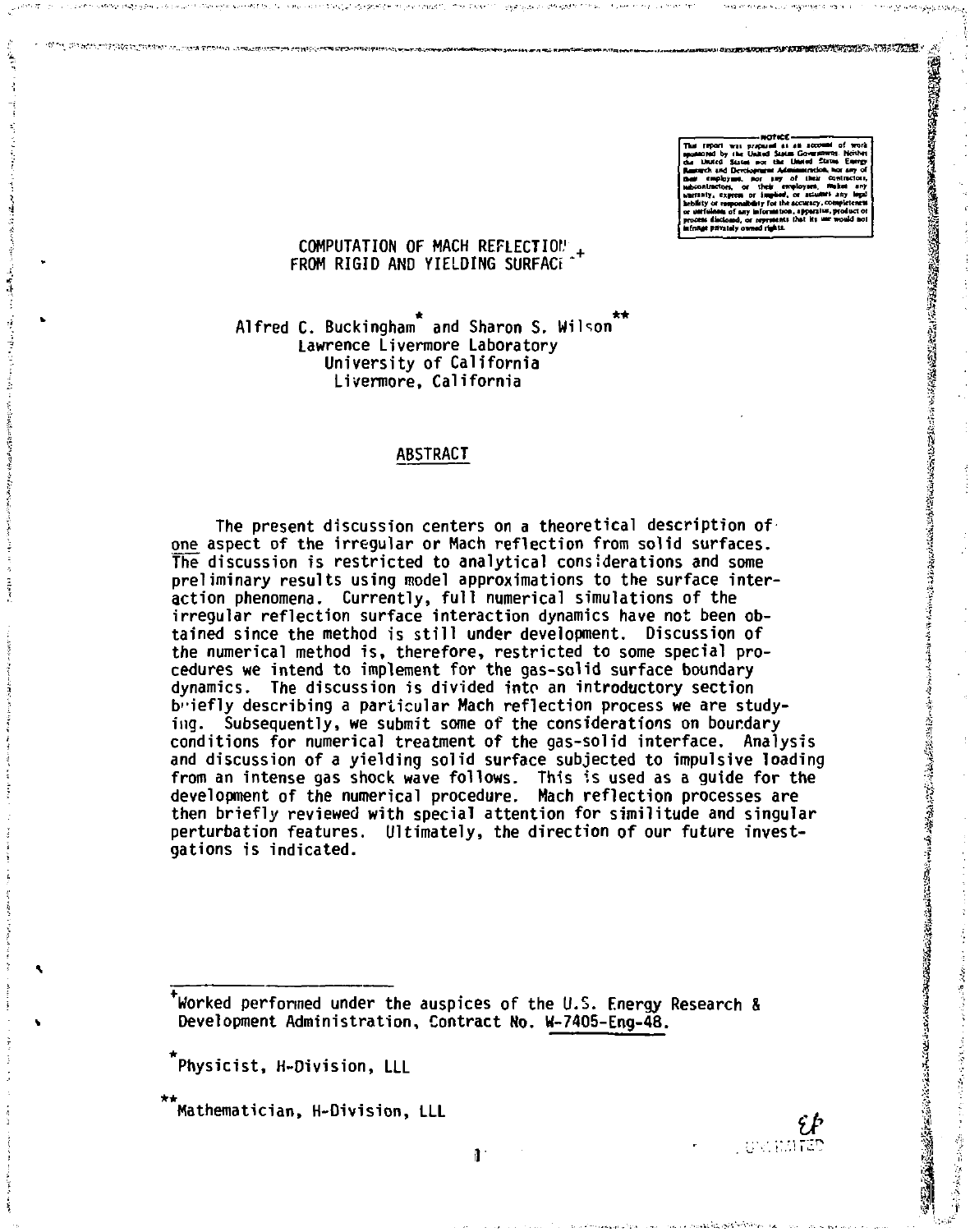# **I • INTRODUCTION**

**•»#.\* v^'lJPtO" \*<sup>r</sup>**  *"S* **T~. -^><sup>T</sup>"."-^»«^«KtM;«v.^jRw>!'nT.** 

ł

**Company of the Company of the Company of the Company of the Company of the Company of the Company of the Company of the Company of the Company of the Company of the Company of the Company of the Company of the Company of** 

٦

žй.

**This discussion addresses two distinct but related topics. The major portion of our work to date has been directed to the dynamical interaction of a yielding solid which has been impulsively shock-loaded by a gas. Host of our preliminary analysis and discussion emphasizes simulation and analysis of this dynamic coupling process. Momentum and energy exchange and transport are the focus with special attention to irreversible processes that develop and subsequently weaken the gas shock intensity during interaction.** 

**The briefest portion of the work to date concerns the structure of the Hach reflection itself. The investigation is directed towards fluid mechanical features of the triple point and slip line contact with the surface. Hence, this study is oriented differently from that of the cited**  USSR studies which emphasize non-ideal gas state behavior<sup>(1,2,3)</sup>.

**The current work is in its early stage. The present discussion is, therefore, purposely limited to preliminary theoretical analysis. Our attention is on both single and double Hach reflection of intense, shocktube generated shock waves reflecting from planar wedge surfaces. The**  (1 *2)* **experimental studies of Gvozdeva, et. al.<sup>v</sup> ' are used to illustrate the physical process. In addition, the extensive experimental data base**  provided by Zaslavskii and Safarov<sup>(3)</sup> is examined for similitude features.

**The shock wave configuration in the physical plane during single and double Mach reflections are sketched in Figs. 1 and** *Z,* **respectively. In these figures, we denote the incident shock (I), reflected shock (R), Hach stem (S), and the slip line (D). The slip line separates the singly** 

 $\overline{c}$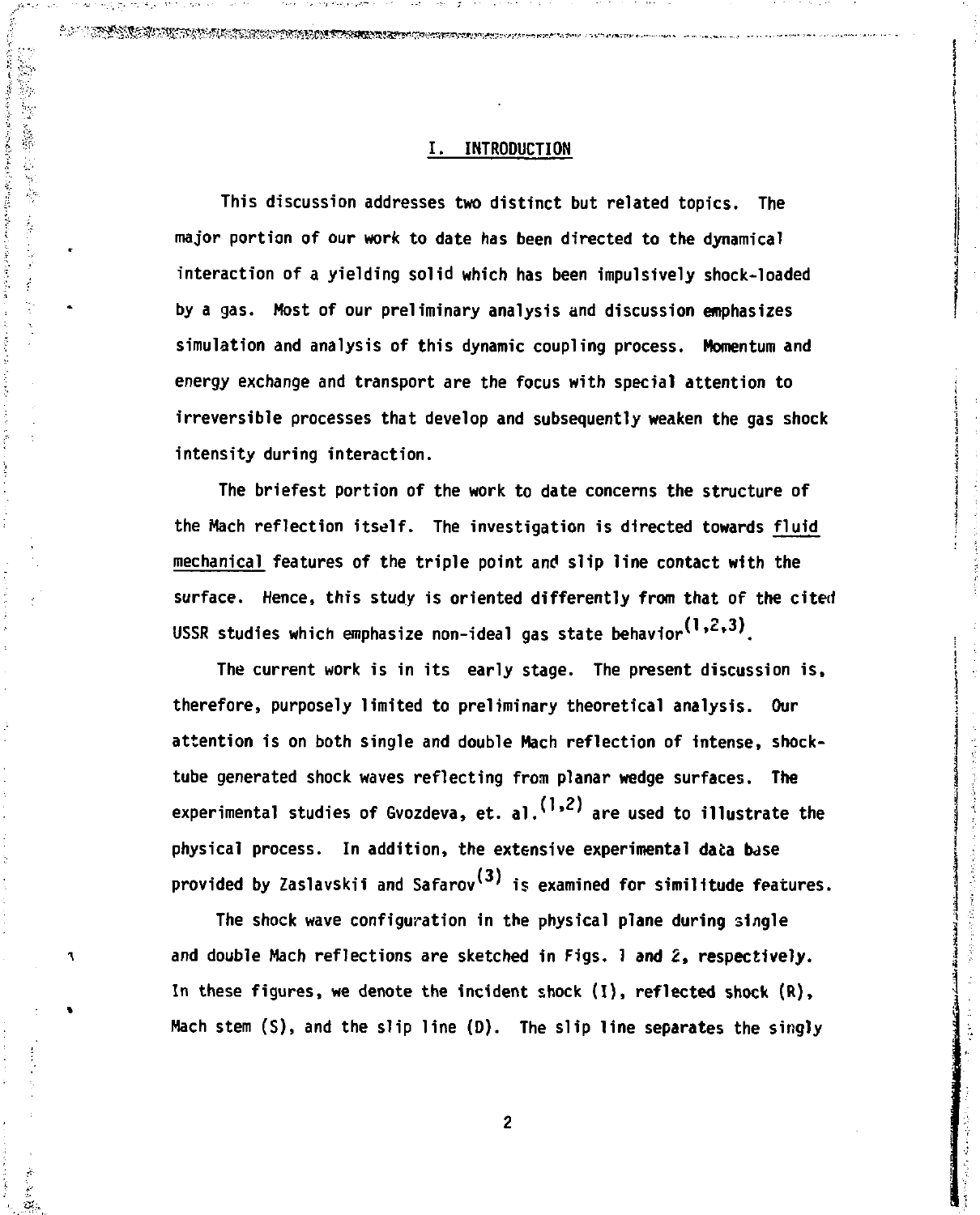**shocked gas processed by the Mach stem from the double shocked gas processed by the incident and reflected waves. This slip line is a demarcation between different entropy states of the gas. Pressure equilibration Is maintained to either side of the slip line in accordance with the known conditions for contact discontinuities.** 

Experiments<sup>(1,2)</sup> reveal that the flow behind the Mach stem, which **contacts the surface normally, is tangent to the wedge surface upstream of the slip line but stagnates against the wedge surface. Stagnation of significant normal velocity component occurs just downstream of the slip line. A second pressure peak results which is generally higher than that associated with the Mach stem contact point. At higher shock intensities, the slip line contact point is moved forward towards the Mach stem by this second high pressure peak. As shock intensity increases, the Mach stem**  distorts and an inflection may occur in the reflected shock (see Figure 2). This inflection appears to be the site of incipent formation of a second **Mach stem. Sufficiently high shock intensities reproducibly generate the**  double Mach stem structure<sup>(1,2)</sup>.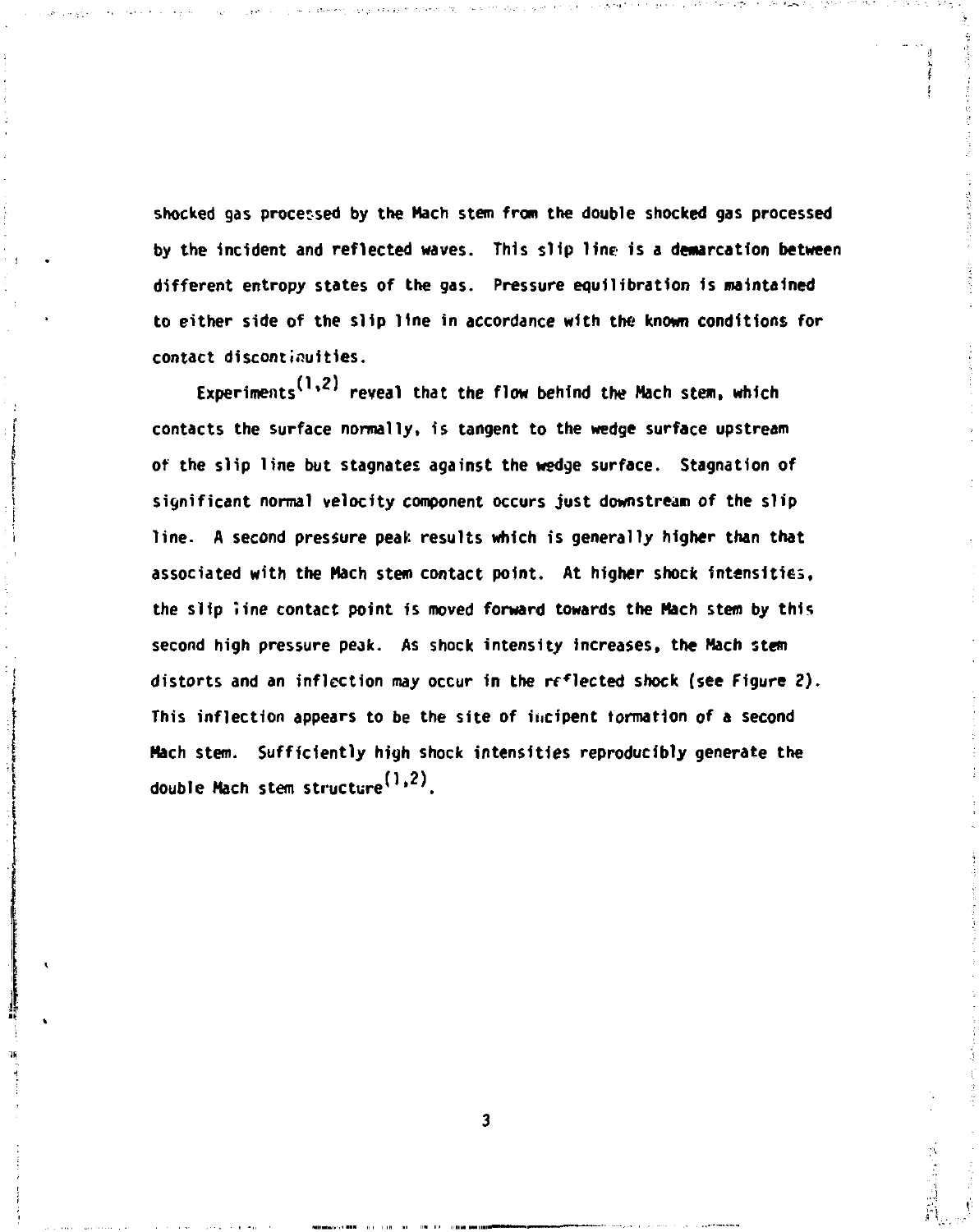# II. YIELDING SURFACE ANALYSIS

#### **Boundary Conditions**

おけない 風景

and the state of the company of the state of the state of the state of the state of the state of the state of the state of the state of the state of the state of the state of the state of the state of the state of the stat

The elastic-plastic vielding of a solid surface intensely loaded by a gas dynamic shock wave alters the gas flow in contact by its motion. The outline here is directed to development of a new, accurate, and computationally efficient method to simulate the coupled gas-solid dynamic response. A particular incentive here is the challenge to be able to predict beth bounding surface response and the modification to interior pressure waves when the bounding solid surface yields. Our discussion here is limited to two-dimensional unsteady inviscid flow in the immediate neighborhood of an impermeable yielding solid surface. The restrictive, adiabatic, stream surface relations for flow in parallel contact with the surface are invoked. The governing gas dynamic equations useful for our discussion are written in x, y cartesian coordinates.

- $\frac{\partial \phi}{\partial t} + \frac{\partial (\partial u)}{\partial x} + \frac{\partial (\rho v)}{\partial y} = 0,$ Continuity  $(1)$
- $\frac{3\rho u}{3\rho}$  +  $\frac{3u}{2}$  +  $\frac{3v}{2}$  +  $\frac{3v}{2}$  +  $\frac{3p}{2}$  = 0,  $(2)$ X Momentum
- $\frac{\partial \rho v}{\partial t} + \rho u \frac{\partial v}{\partial x} + \rho v \frac{\partial v}{\partial y} + \frac{\partial \rho}{\partial y} = 0.$ Y Momentum  $(3)$
- $p = p(p,e)$ . **State**  $(4)$
- $\frac{35}{36} + \frac{95}{9x} + \frac{95}{9y} = 0.$ Adiabatic Stream  $(5)$ Surface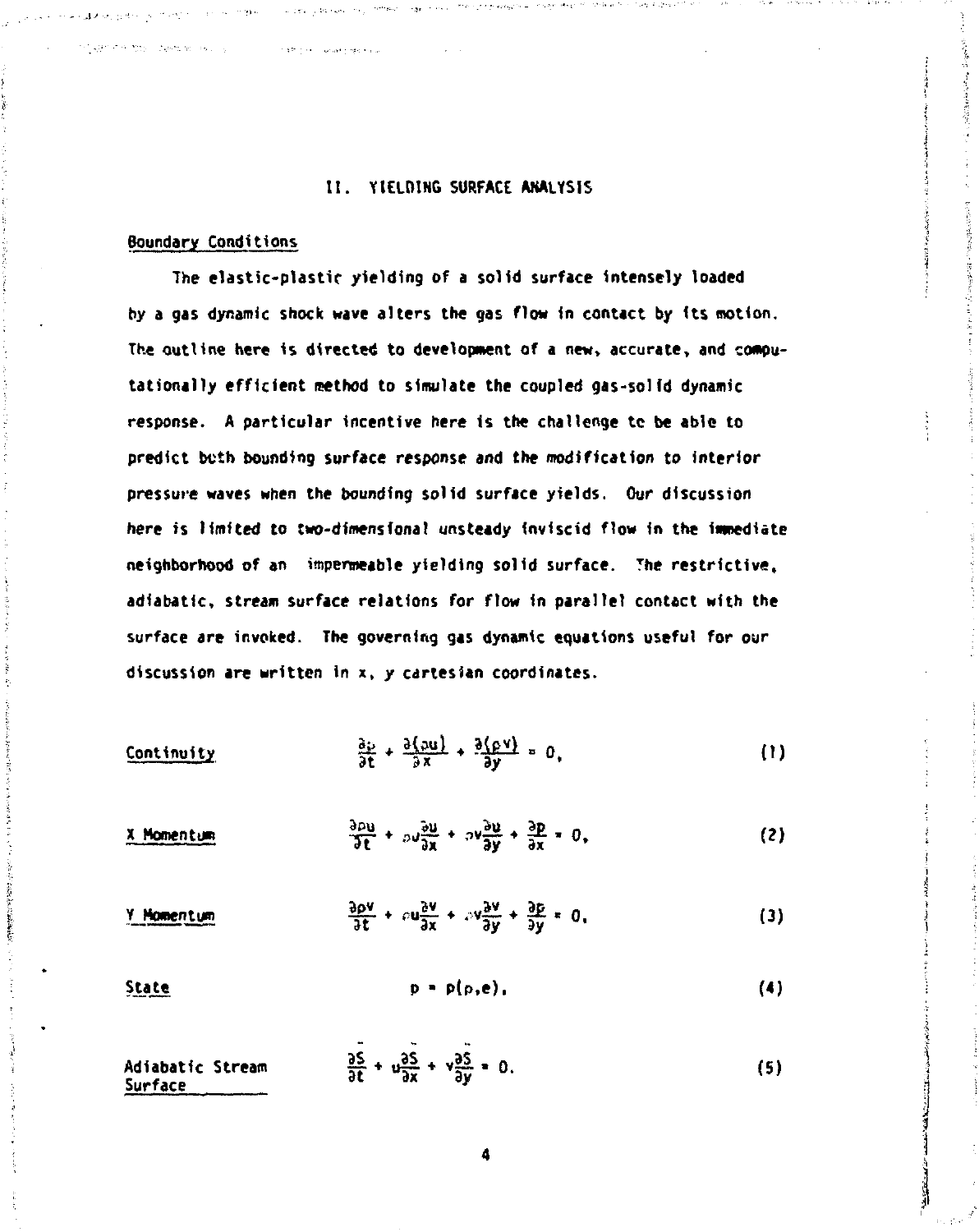Here the velocity components,  $\vec{U} = \vec{u}_i + \vec{v}_j$ , are aligned with the cartesian directions  $\vec{r} = x_1^* + y_3^*$ , respectively. For illustration, Figure 3 **outlines the two cases of gas dynamic-solid boundary interaction of interest here. The top of the figure depicts a fluid to full constitutive strength solid interaction which we discuss further here. The bottom figure, the moving contact discontinuity, 1s the subject of a more general discussion which is deferred for a later publication.** 

The boundary condition treatment follows Kentzer's<sup>(4)</sup> use of the matching **of characteristic surfaces in a plane parallel to the moving solid boundary. Our particular emphasis on characteristic surfaces derives from the useful concept that only such surfaces in a hyperbolic flow domain admit discontinuous derivatives. The boundary conditions on the yielding solid surface are sought in the partial derivative form of the dependent (field) variables. Development of a more accurate discrete approximation for these partial derivative boundary conditions as opposed to the variables themselves is possible since the boundary conditions are linear in the parital derivatives.** 

**Consider, the upper sketch in Figure 3 in which we define the normal, n to the yielding surface (shown cross-hatched) which forms an angle of**  slope.  $\frac{dy}{dx}$ . with respect to the x,y cartesian plane coordinates indi**cated. Angular increment is rceasured anti-clockwise from the positive x axis. In the figure, the solid region stress tensor designated by the**  crossed arrows is denoted,  $\Sigma_{\pm\frac{1}{2}}$  (time). The solid region solutions are **assumed known at discrete time intervals from a separate but connected solution of the continuum full strength (Lagrangian) solid domain. Outward characteristics emanating from the solid surface at points i and i-1 are**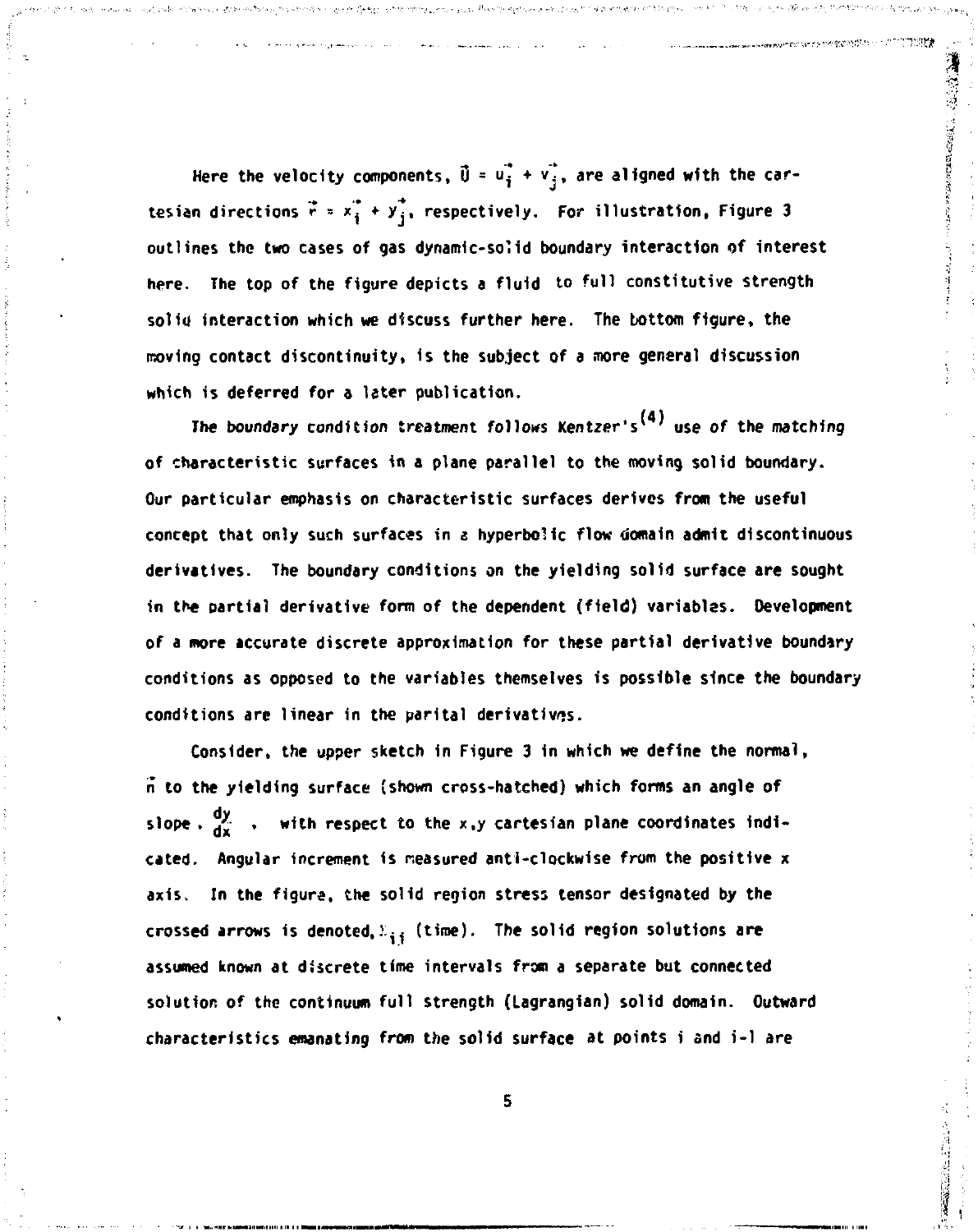denoted  $C_i$  and  $C_{i-1}$ .  $\zeta$  is the surface velocity.

In accordance with Kentzer's<sup>(4)</sup> procedure, matching of two characteristic **surfaces is prescribed for the boundary condition development. The surfaces**  "wet" the yielding solid and, therefore, are normal to  $\vec{n}$ , the unit outward **normal vector drawn from the surface S. The yielding surface motion over the interval [t, t+dt] is depicted in the figure which shows the surface subjected to impulsive shock loading.** 

**The compatibility condition for the wave surface component flow is (4) written<sup>1</sup> in our geometry:** 

$$
\frac{22}{35} + (u+c \frac{4x}{35}) \frac{3p}{3x} + (v+c \frac{4x}{35}) \frac{2p}{3y} + pc \left(\frac{3p}{35} \frac{4x}{35} + (u \frac{4x}{35} + c) \frac{2u}{3x} + v \frac{2u}{35} \frac{dx}{35}\right)
$$
\n
$$
+ oc \left(\frac{3p}{35} \frac{d}{35} + u \frac{3p}{35} \frac{d}{35} + (v \frac{4y}{35} + c) \frac{3y}{3y}\right)
$$
\n(6)

**The isentropiccondition on the stream surface characteristic is written by combining Eqs. (2) and (3) with the entropy conservation Eq. (5) and the entropy-sound speed relations** 

$$
\frac{\partial p}{\partial x} = c^2 \frac{\partial \rho}{\partial x} + \frac{\partial p(\rho, \bar{S})}{\partial \bar{S}} \frac{\partial \bar{S}}{\partial x},
$$
  
(7)  

$$
\frac{\partial p}{\partial y} = c^2 \frac{\partial \rho}{\partial y} + \frac{\partial p(\rho, \bar{S})}{\partial \bar{S}} \frac{\partial \bar{S}}{\partial y},
$$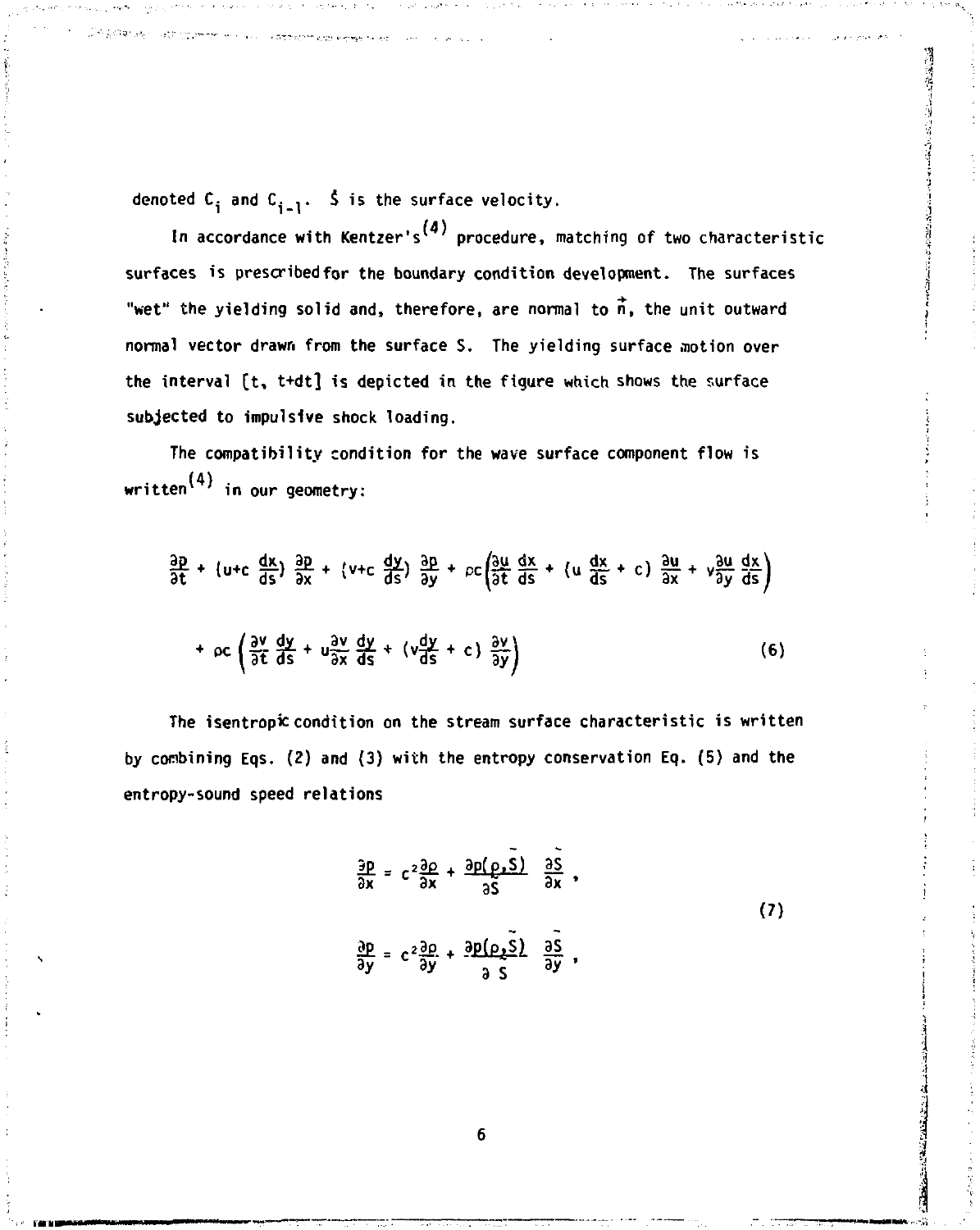**This gives the adiabatic stream surface characteristic equation,** 

a terminal entidate range inspringato, are reasonable as the case of the measure was as

$$
c^2\left(\frac{\partial \rho}{\partial t} + u\frac{\partial \rho}{\partial x} + v\frac{\partial \rho}{\partial y}\right) - \left(\frac{\partial \rho}{\partial t} + u\frac{\partial \rho}{\partial x} + v\frac{\partial \rho}{\partial y}\right) = 0.
$$
 (8)

**Projection of the streamwise momentum equation to the particle-stream surface characteristic obtains** 

$$
\left(\frac{3pt}{9t} + \rho u \frac{3u}{9x} + \rho v \frac{3u}{9y}\right) \frac{dx}{ds} - \left(\frac{3pt}{9t} + \rho u \frac{3v}{9x} + \rho v \frac{3v}{9y}\right) \frac{dx}{ds}
$$
\n(9)

The directional components  $x,y$  are as shown in Figure 3, while

$$
ds^2 = dx^2 + dy^2
$$
,  $x' = \frac{dx}{ds}$ ,  $y' = \frac{dy}{ds}$ 

**For the yielding impermeable wall, the dynamic boundary condition 's written in terms ot the instantaneous wall velocity, §** 

$$
(BC)_{A} = \vec{n} \cdot \vec{U} - \vec{S} = u \frac{dx}{ds} + v \frac{dy}{ds} - \vec{S} = 0.
$$
 (10)

**The general kinematic condition, Eq. (10), for solid-to-gas interface motion applies to both sides of the boundary in the absence of a solid doirain. This situation corresponds to the moving contact discontinuity.**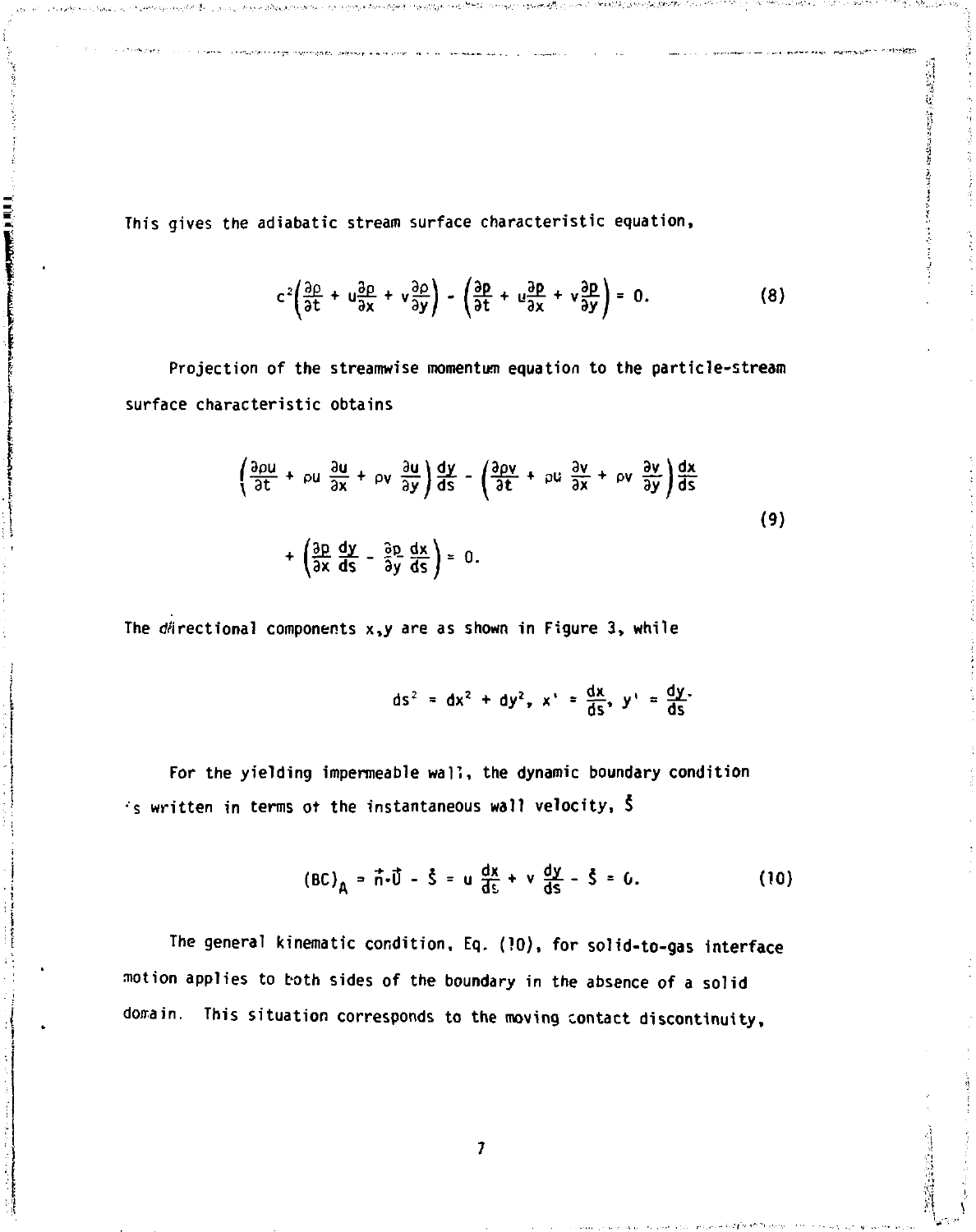**about which more will be discussed in a subsequent publication. Here we limit our remarks to the comment that in the contact discontinuity situation, Eq. (10), provides an additional surface boundary condition with the signs on the right hand side reversed when applied to the downstream side.** 

.<br>Profitable de característica est al profitable de la característica de la característica de la característica

The procedure outlined thus far closely parallels Kentzer's<sup>(4)</sup> very **interesting technique for treating impermeablp moving wall boundary conditions. At this point, however, we find it advantageous to take advantage of a simple wave correction procedure in the matching of stream surface and wave surface conditions at the solid-gas interface. For a better perspective, if is useful**  to recall that a numerically exact matching of the general method-of-character**istics at a solid boundary requires a substantial amount of iteration. This is particularly cumbersome where transients are present, since the characteristic paths change with time. For practicality and efficiency, we shall avoid the added complexity of the characteristics iteration in our procedure. As**  Abbett<sup>(5)</sup> pointed out, the accuracy achieved using Kentzer's <sup>(4)</sup> method, derives, **in part, from the effectiveness in the use cf partial derivative boundary conditions matching characteristic and surface streamlines. Kentzer's method, however, avoids the use of the tedious method-of-characteristic iteration.** 

**In regions of strong compressions, Kentzer's method compares**  well with the numerically exact method-of-characteristics computa-**(5) tions for stationary flow<sup>1</sup> '. However, in expanding flow, the results while good, are no longer of the same order of accuracy as that of the**  method-of-characteristics, no Abbett's<sup>(5)</sup> simple wave corrector scheme. This latter method makes use of infinitesimal simple wave flow change approximations in conjunction with a corrector step in the explicit MacCormack<sup>(6)</sup> predictor-corrector method. In our present approach,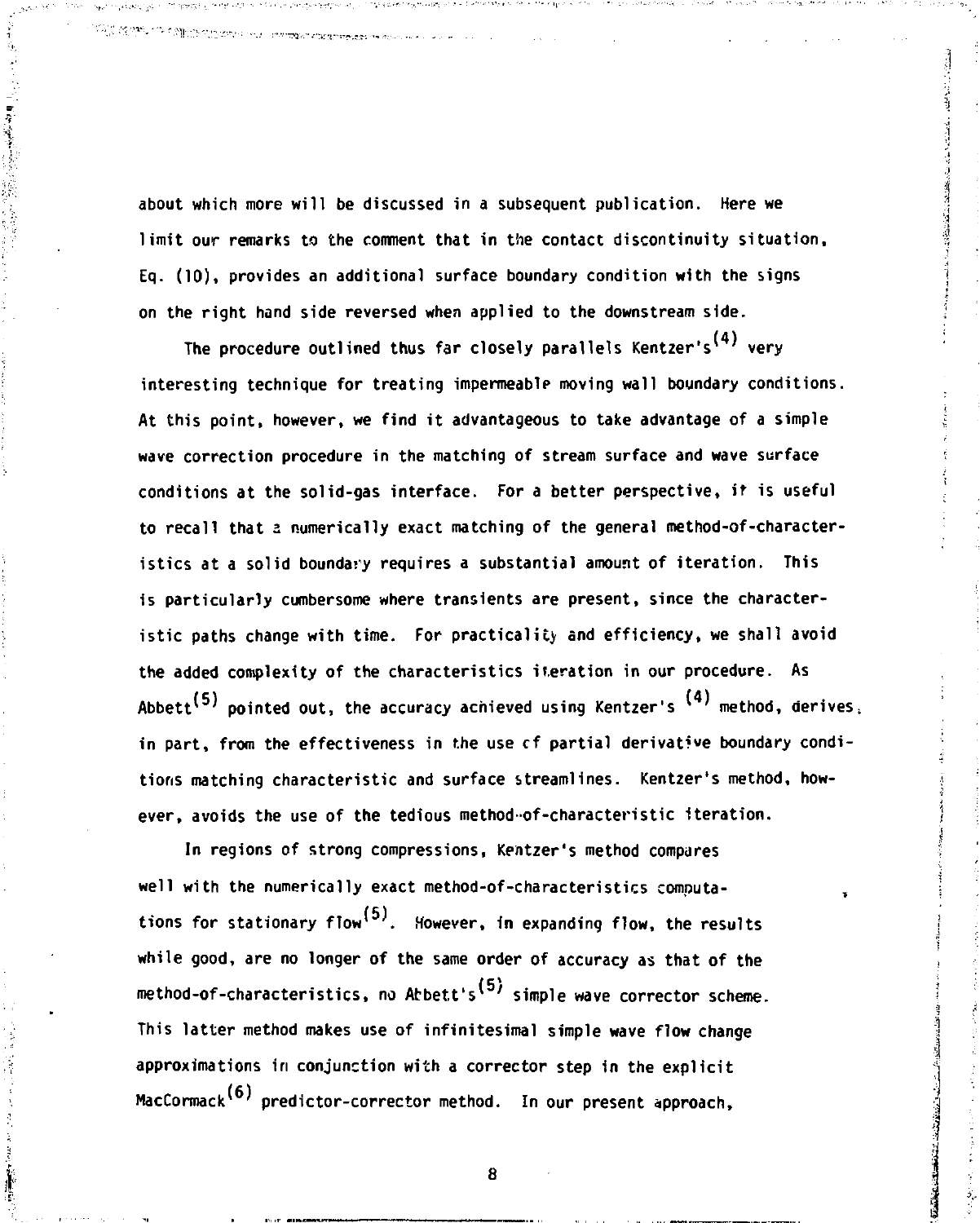**we attempt to combine the Kentzer and Abbett methods with a view to extending the combined methods to non-steady fluid-solid interactive boundary problems.** 

The solution for the Lagrangian region<sup>(10)</sup> proceeds separately from **the Eulerian (gas dynamic) region. It contains strength, constitutive strain and strain-rate information which is automatically converted to volumetric deformations and displacements at tl.e boundary for each incremental cycle of time integration. The solid continuum eliminates the need for applying Eq. (10) in its determination. Instead, its presence is used to fulfill exactly tq. (10) and to supply to the Euleriar, reyion the forcing function associated with the solid strain rate and acceleration history. The needed surface motion, 5, geometry and directional cosines are, thereby, available from the solid region computation. On the gas dynamic side, Eq. (10) is used to inter-relate the two components of gas motion at the surface with the surface motion. A time derivative of Eq. (10) is combined with a time derivative of the surface geometry changes. The equation, together with the adiabatic stream surface condition, Eq. (8), the momentum equation, Eq. (9), and the compatibility conditions for the wave surface (6), rewritten in terms of the directional surface derivatives supply the four differential boundary conditions associated with the four unknowns: u, v,** *?, p* **at the surface.** 

**The set of partial derivative boundary conditions are developed for our geometry. Figure 3. Cross differentiation, combination, and some geometric subscitutions result in:** 

$$
\frac{\partial \rho}{\partial t} = \left(\frac{1}{c^2}\right) \left(u \frac{\partial p}{\partial x} + v \frac{\partial p}{\partial y} + \frac{\partial p}{\partial t}\right) - \left(u \frac{\partial \rho}{\partial x} + v \frac{\partial \rho}{\partial y}\right), \tag{11}
$$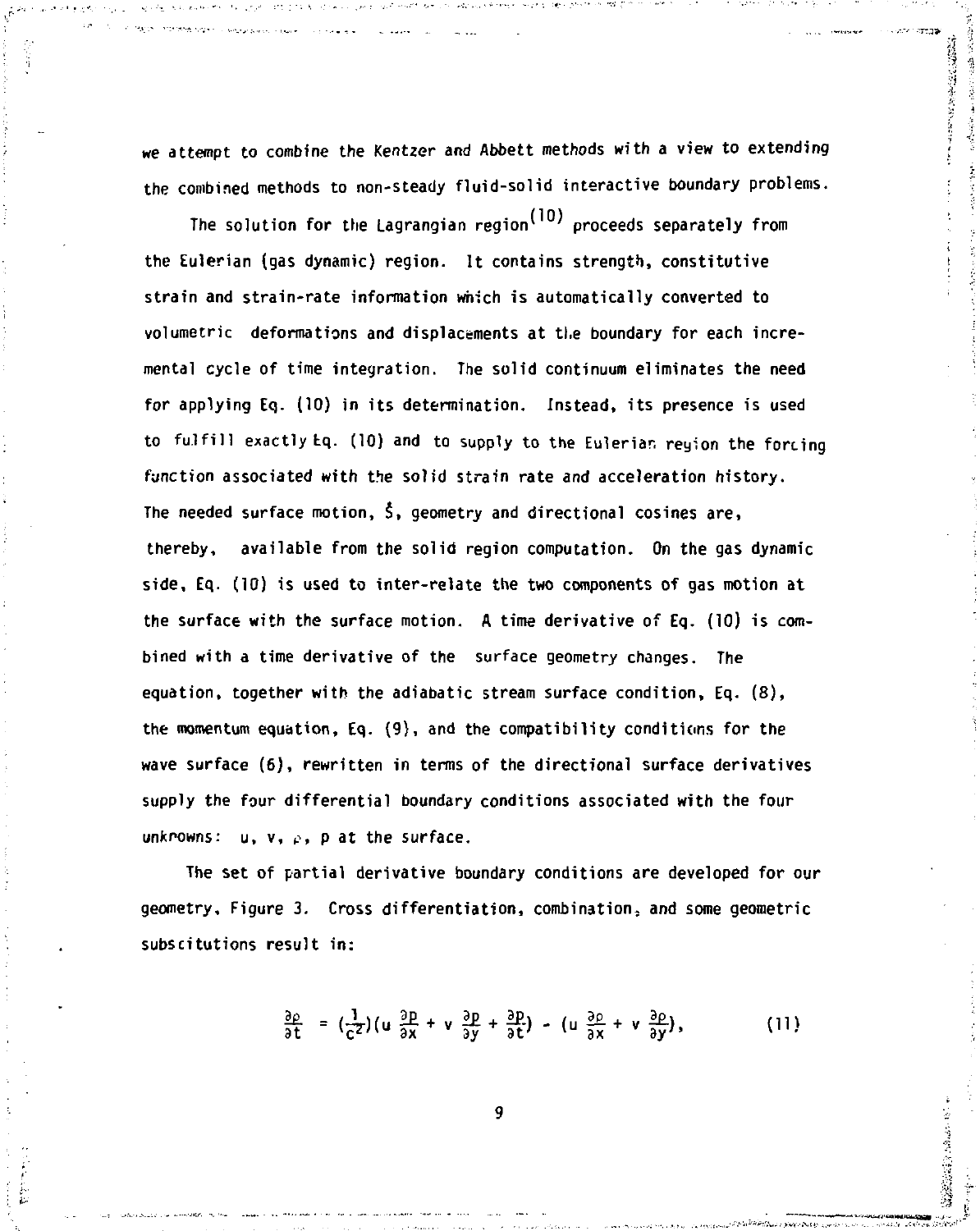.<br>בין הבין המשפחות המורד במקום הראשון הראשון לה

$$
\frac{\partial p}{\partial t} = -\rho c \left\{ (\frac{u}{c} + x') \frac{1}{\rho} \frac{\partial p}{\partial x} + (\frac{v}{c} + y') \frac{1}{\rho} \frac{\partial p}{\partial y} + [ (c + ux') \frac{\partial u}{\partial x} + (c + vy') \frac{\partial v}{\partial y} + (c + vy') \frac{\partial v}{\partial y} + (c + vy') \frac{\partial v}{\partial y} \right\}
$$
\n(12)

$$
\frac{\partial u}{\partial t} = y' D(u,v,p) + B(S)x', \qquad (13)
$$

$$
\frac{\partial v}{\partial t} = x' D(u,v,p) + B(S)y', \qquad (14)
$$

where,

Ï

$$
B(S) = \frac{\partial (y'/x')}{\partial t} (uy' - vx') - \frac{\hat{S}R}{xx' + yy'} \left\{ (\frac{x}{R})(x' \frac{\partial u}{\partial x} + y' \frac{\partial v}{\partial x}) + (\frac{x}{R})(x' \frac{\partial u}{\partial y} + y' \frac{\partial v}{\partial y}) \right\} + \hat{S},
$$
  

$$
= \left( \frac{y}{R} \right) (x' \frac{\partial u}{\partial y} + y' \frac{\partial v}{\partial y}) \left\{ + \hat{S},
$$
  

$$
D(u,v,p) = u(\frac{\partial u}{\partial x} y' + \frac{\partial v}{\partial x} x') + v(\frac{\partial u}{\partial y} y' + \frac{\partial v}{\partial y} x') + \frac{1}{\rho} (\frac{\partial p}{\partial x} y' + \frac{\partial p}{\partial y} x'),
$$
  

$$
R = (x^2 + y^2)^{\frac{1}{2}},
$$
  

$$
= \left( \frac{d}{dx} \right)^2, \quad \left( \frac{1}{x} \right)^{\frac{1}{2}} = \frac{d^2(1)}{dt^2}.
$$

The procedure is outlined in steps in Figure 4. Familiarity with Mac-Cormack's<sup>(6)</sup> four-step space and time split, second order finite difference scheme is assumed. Adjacent to a moving boundary, the four-step predfctorcurrector sequence is modified as shown.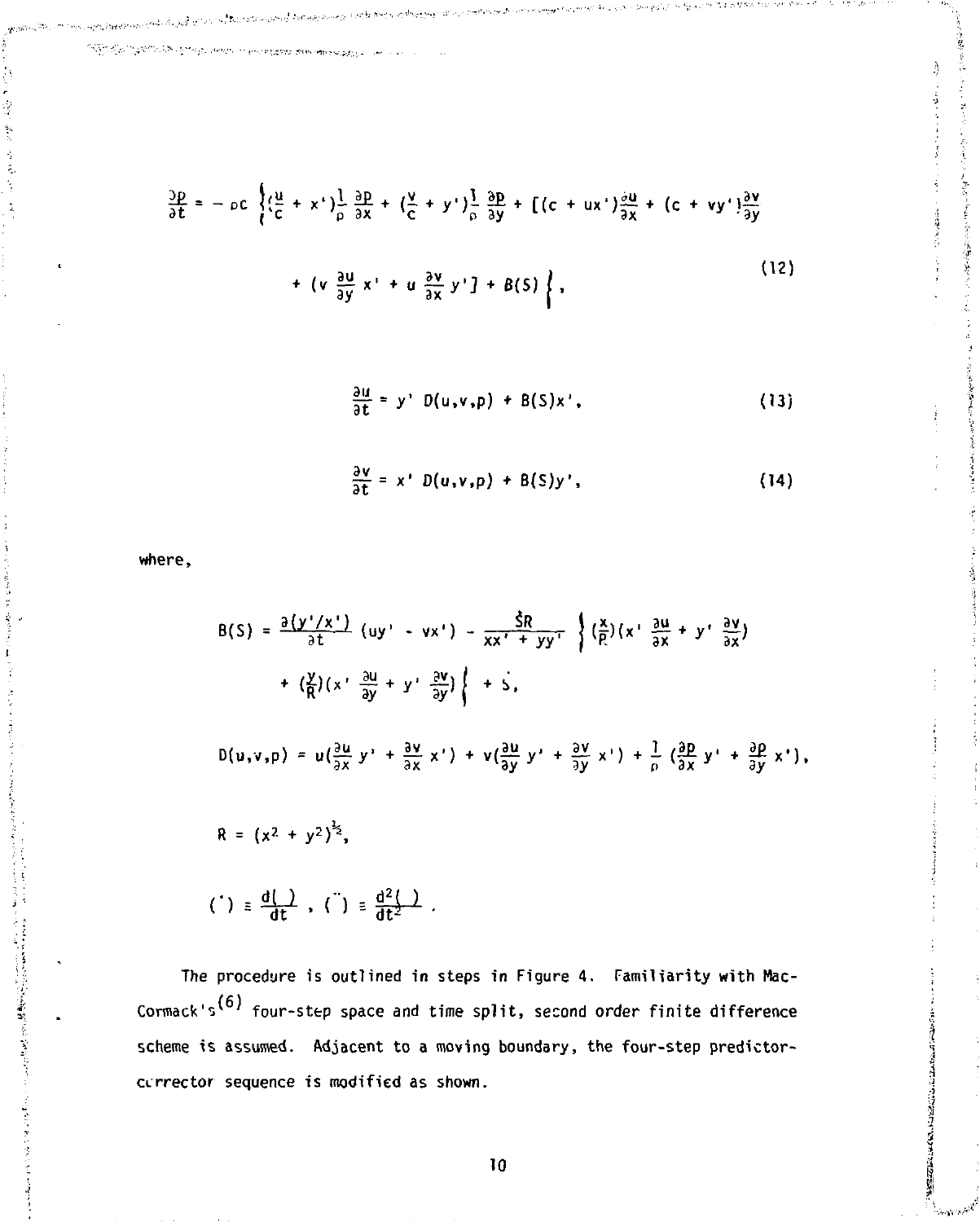**Suppose we are updating the flow properties at the cell-centered points ("X.") indicated by the heavy arrow. Our time flow is from left to right in**  the diagram. Consider that step  $\widehat{I}$ <sup> $N+1$ </sup> and  $\widehat{Q}$ <sup>N+1</sup> have been completed, updating point "X<sub>i-1</sub>" on the left. The step  $(2)^{N+1}$  may be considered a y sweep predictor,  $L(y)$  for updating " $X<sub>j</sub>$ ". This is followed by step  $(3)$ , a one-sided L(x) predictor connecting "X<sub>i-l</sub>" with "X<sub>i</sub>" and setting tentative values of **u,v,,. ,p at "X.". in supersonic flow, the corrector sweep, L(x), is replaced by numerical integration of the governing surface flow equations: Eqns. (11), (12), (13), and (14), which are valid everywhere is supersonic flow, provided that the surface itself is not aligned with the characteristics.** 

**In subsonic flow, the ordinary L(x) corrector sweep is restored for the point "X<sup>L</sup> ". However, this sweep is over the surface, step @ instead of the off-surface line, step** *\f )* **used in the predictor. A coupling of the tangential surface distribution of flow properties is then established in "correcting" the values at "X." through a normal (but one-sided) finite difference corrector step (5).** Alternatively, for flows in which the characteristic path, repre**sented by a forward facino simple wave emanating from the surface, inter**sects the point " $x_1$ ", the "corrector" step  $(5)$  is replaced by a simple **wave correction to the flow distribution which is constant along the path of the simple wave (shown dashed).** 

**In the interval, ever the surface spatial segment, AL , between the two interpolated boundary points (shown as open circular symbols in Figure 4) the ir.finitesimal change in surface slope on the characteristic paths is expressed as the unsteady directional partial derivatives:** 

**11** 

2010年5月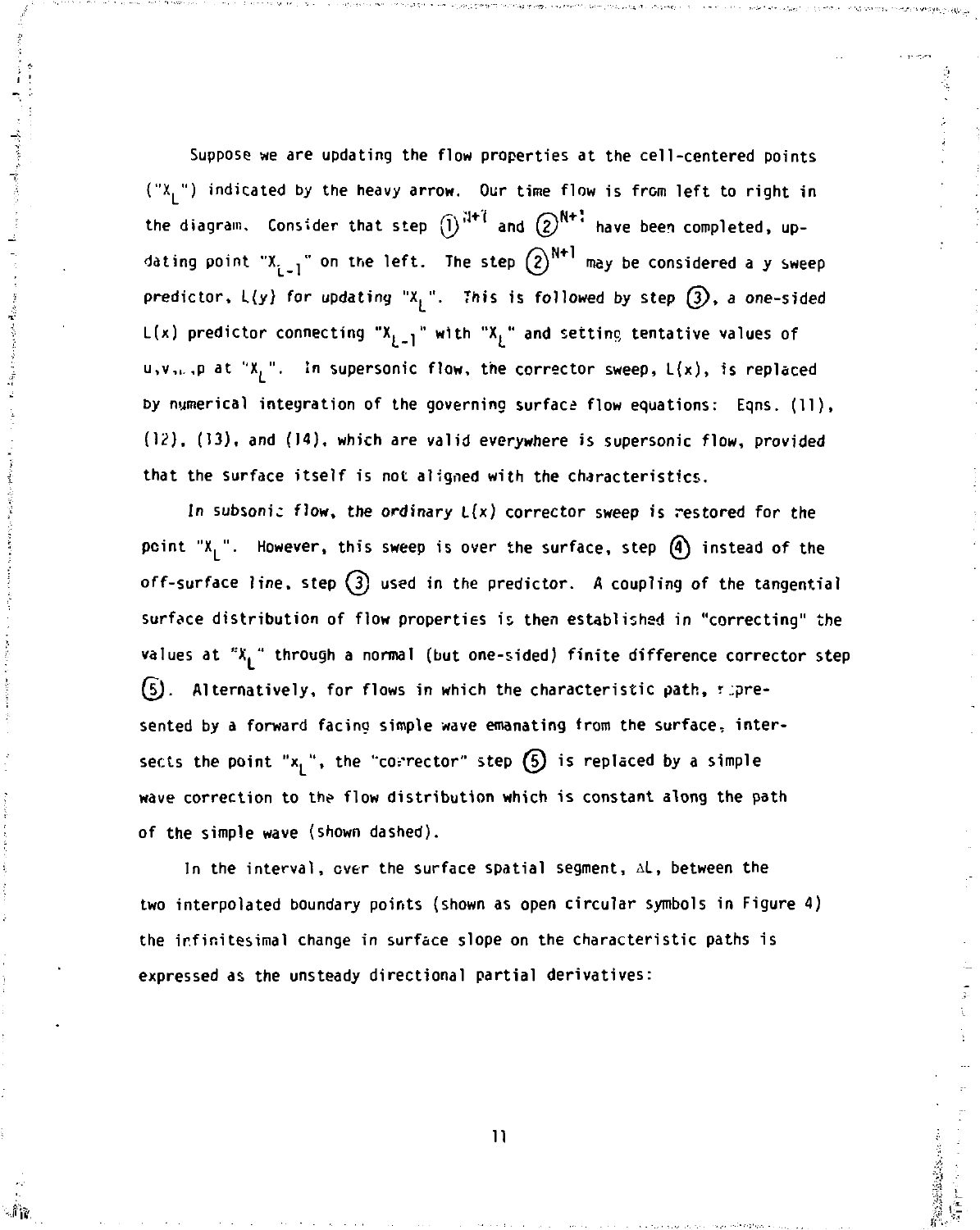$$
\frac{\partial x}{\partial t} = \frac{\partial f}{\partial t} - \Delta L \frac{\partial \omega}{\partial t} \cos \omega - \frac{\partial (\Delta L)}{\partial t} \sin \omega,
$$
  
(15)  

$$
\frac{\partial Y}{\partial t} = \frac{\partial g}{\partial t} - \Delta L \frac{\partial \omega}{\partial t} \sin \omega + \frac{\partial (\Delta L)}{\partial t} \cos \omega.
$$

**In Eq. (15), f and g are spatial distribution functions representing the non-uniform variation of the flow properties over a sequence of non-centered**  simple waves (for centered simple waves f,  $g = 0$ ). The anyle,  $\omega$ , is the clock**wise angular displacement of the characteristic from the positive y axis in our geometry. Solutionsof Eqs. (11) through (14) over step (4) give us the incremental changes over the whole surface interval, AL. It remains to describe the variation (in time) of the simple wave properties connecting**  "x<sub>1</sub>" with the surface at a point intermediate to  $\Delta L$ , as shown in Figure 4. **Simple wave incremental expansions of the variables u,v,p,p, truncated at**  second order for this surface interval,  $\Delta \ell < \Delta L$  are used to give us a set **of algebraic incremental changes associated with this sub interval. The simple wave expansions** *are* **matched to the distribution known from solutions of Eqs. (11) throuth (14) on the surface. The properties are then determined at the point of intersection as well as the initial slope of the characteristic surface from Eq. (15). The properties at point "X, " are now "updated" using**  *V~-e* **MacCormack corrector step, but conceptually along the dashed characteristic path in place of (5).** 

**While the use of the simple wave correction is itself an elementary change in the formulation, its implementation with arbitrary geometrical surface orientations, partially covered Eulerian finite difference meshes, mixed flow regions, and unsteady changes in botn variables and geometry, removesit from the realms of trivial tasks. It remains one of the primary logical programming problems we have to overcome.**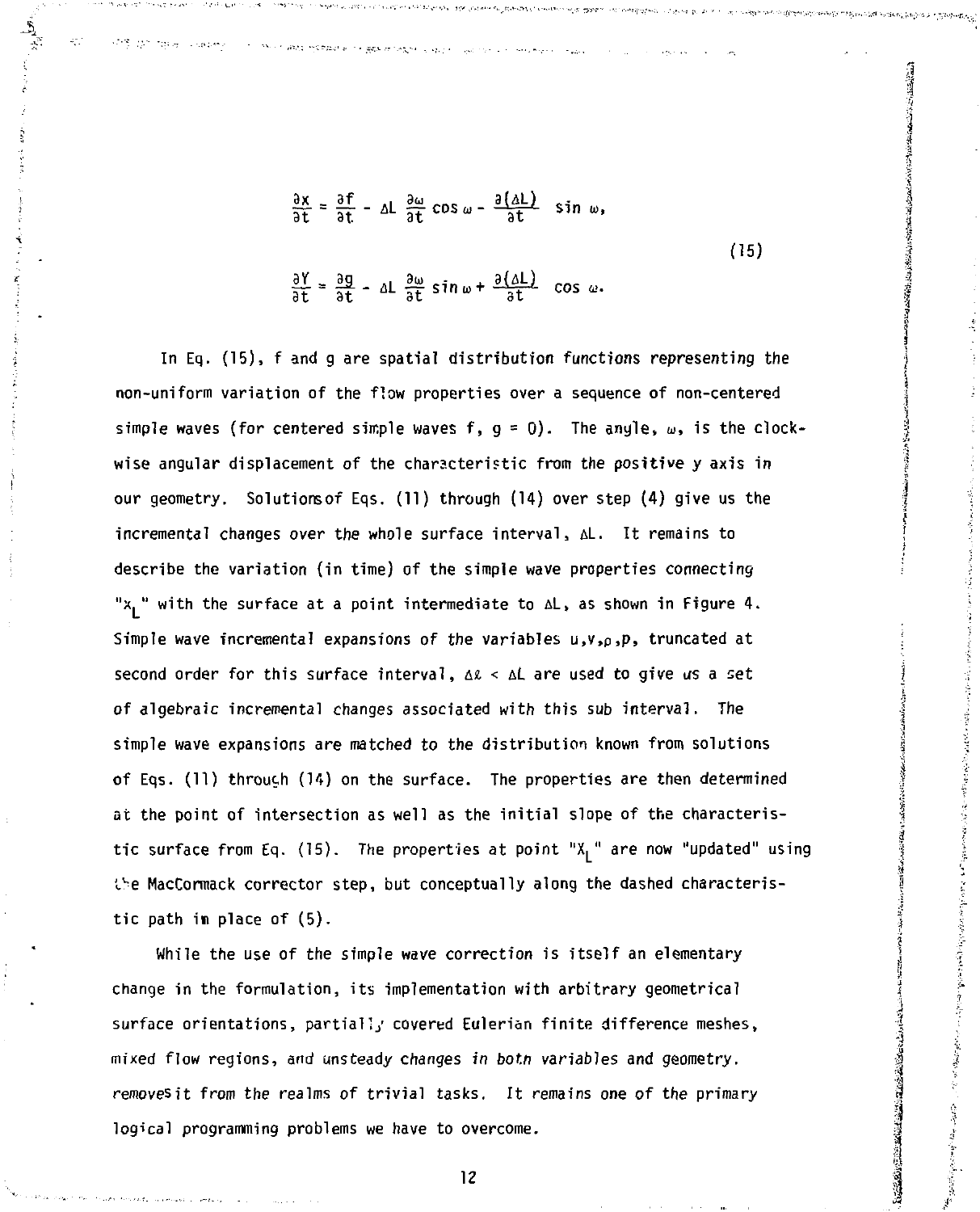## Energy Response

Here we offer a few remarks and results on the effects of Solid surface dilation and linear strain rate following impulsive **shock wave** loading from an adjacent gas phase to solid interaction. We describe the results of a model analysis which applies a Hertzian vibrational yield to the contact surface between gas and solid. These *are* matched to characteristic expansions with the gas phase at the surface interface. The expansions and the modeled independent variables incorporate a single spatial dimension in the primary or vector impact direction together with time which is transformed into Fourier component response. The model is linear and, thereby, admits a relatively primitive characterization of the wave interaction at the impulsively loaded solid surface. Further discussion of the model will be outlined during the conference. At present, we defer further characterization of the model, its effectiveness, and development until a more complete data base is available from the forthcoming general numerical simulations.

والمستوفية المستقالية المتواطنين المستقالية المستقالية المستقلة المستقلة المتواطنة المستقلة المستقلة المستقلة المستق

ことの にんかん (情報)

Initially, the question we attempt tc answer pertains to a description of the instantaneous energy and momentum coupling between the shocked gas and the solid surface. Is it possible to characterize and assess not only the partition of energy and momentum between gas and solid, but also the rate of transfer?

Figure 5 shows the geometry in which we first demonstrated both the effectiveness and the necessity of the model procedure to approximate the near-surface derivatives of energy and stress absorbed by a target solid following shock impulsive loading by hypervelocity fluid droplet impact. The illustration is taken from an earlier publication<sup>(9)</sup> in which the characteristic gas to solid functional expansion approach was used to ap-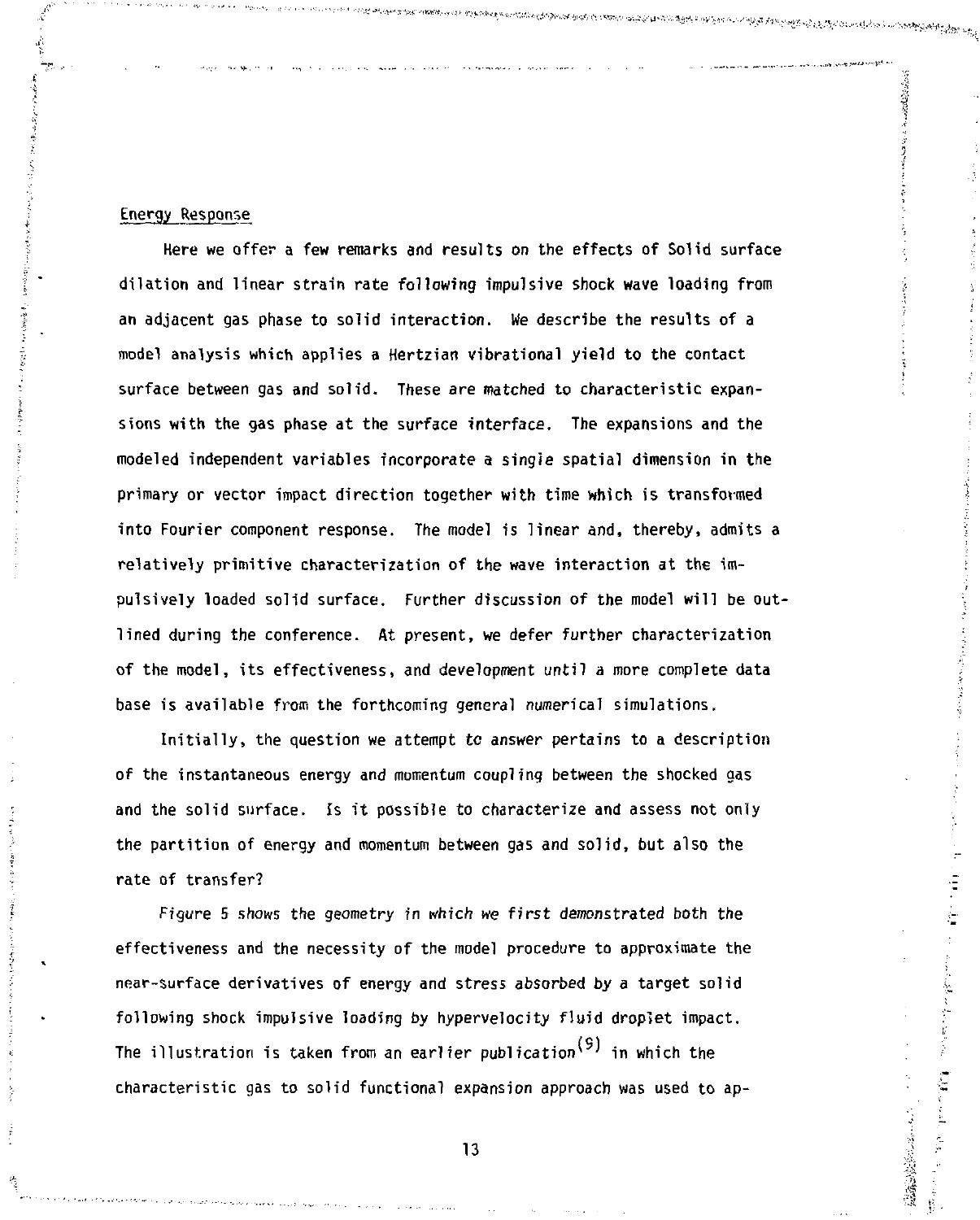**proximate the initial slope of the momentum transfer and energy deposition at the surface of the target solid material. The numerical rasults were obtained by a direct coupling of the gas dynamic shocked phase to a fullstrength Lagrangian solid phase by cyclic combination of the gas and solid**  dynamics using a version of the Noh<sup>(11)</sup> treatment for the gas and interface dynamics, together with Wilkin's<sup>(10)</sup> elastic-plastic solid continuum method.

.<br>Gill al 1998 al 1999 de la 1999 de la 1999 de la 1999 de la 1999 de la 1999 de la 1999 de la 1999 de la 1999 de la 1999 de la 1999 de la 1999 de la 1999 de la 1999 de la 1999 de la 1999 de la 1999 de la 1999 de la 1999

**The initial peak stress deposition between the solid target, water film coating, and impacting hypervelocity droplet are shown in Figure 7. With the exception of the film layer whose distribution is determined as the total impacting energy less the sum of that distributed (or predicted) in target and droplet, the initial energy deposition profiles are again developed by**  the model and compare well to the numerical results<sup>(9)</sup>.

**At. this stage, the question remains, is it necessary to apply this analysis to Mach Reflection experiments?** 

**Figure 8 shows a schematic of the cylindrical explosive driver section used to initiate an incident shock in a narrow rectangular blast wave duct**  at Physics International Company<sup>(7,8)\*</sup>. The cylindrical wave with source **at the upper left hand corner of the blast duct, impinges on the ground plane at near normal incidence for gauges located in a horizontal ground plane directly beneath the blast source. At gauges further removed from the zenith directly below the blast source, the wave reflection dynamics progress from regular to Mach reflection. A sequence of gauges located out along the horizontal ground plane gives a complete record of the history of an incident**  wave impinging on a horizontal surface from regular to Mach reflections<sup>(7,8)</sup>.

<sup>\*</sup>The assistance of the Physics International Company Staff, particularly **Kerry Seifert, in supplying these data and reference 8, is gratefully acknowledged.**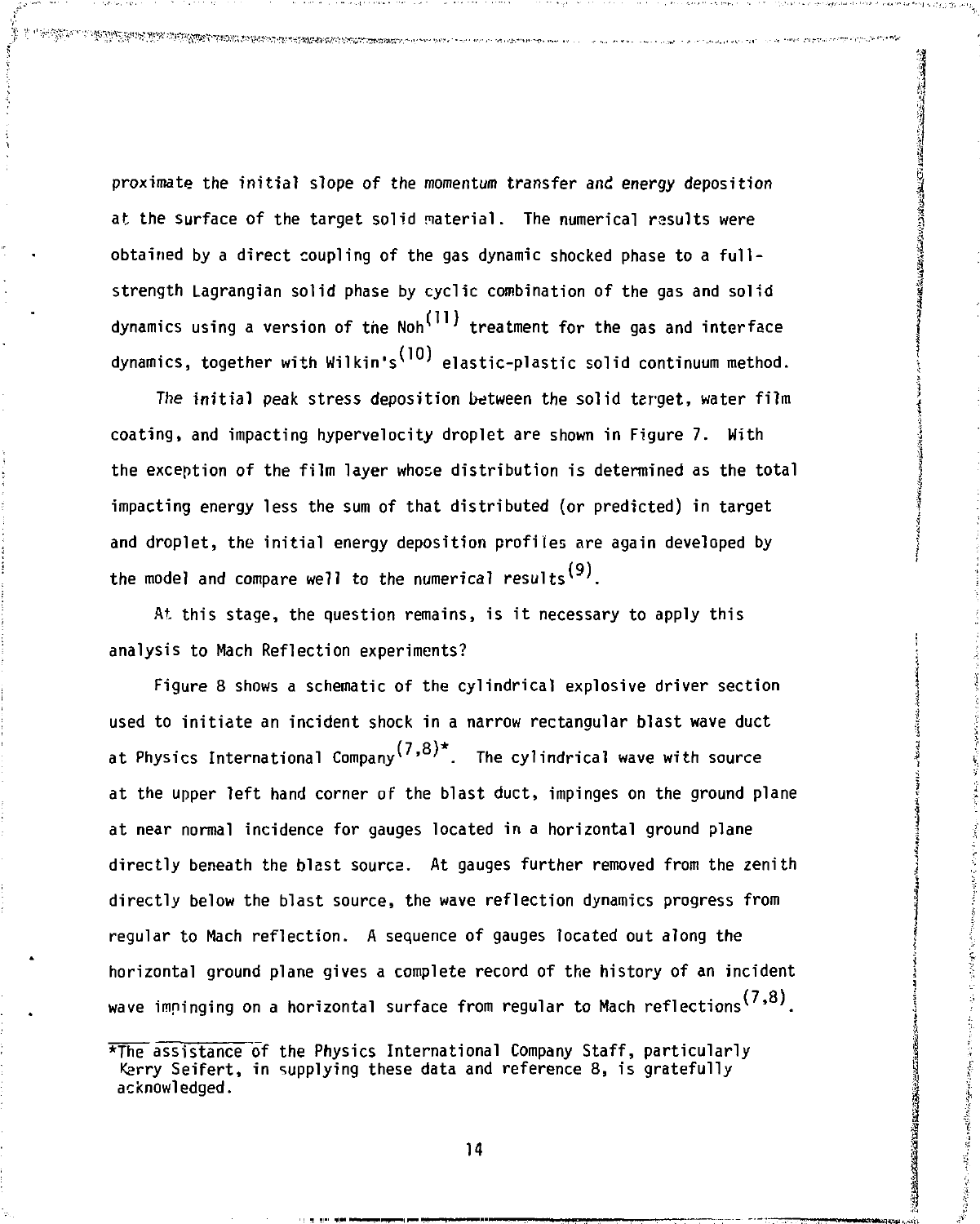The next sketch, Figure 9, is used to illustrate the clean environment of the test gas obtained in the novel blast duct experiments. The explosive source of the driver is completely and perfectly separated from the test gas by an intact, collapsing plastic conical membrane which separates detonation products from the interior. Figure 10 diagrams the cylindrical wave source and the various reflection regions generated on the ground plane of the blast duct. The gauges recording the reflection signals are located left to right on the ground plane and are flush-mounted *on* the surface.

 $\label{eq:1} \frac{1}{2} \int_{\mathbb{R}^2} \frac{1}{\sqrt{2}} \, \mathrm{d} \theta \, \mathrm{d} \theta \, \mathrm{d} \theta \, \mathrm{d} \theta \, \mathrm{d} \theta \, \mathrm{d} \theta \, \mathrm{d} \theta \, \mathrm{d} \theta \, \mathrm{d} \theta \, \mathrm{d} \theta \, \mathrm{d} \theta \, \mathrm{d} \theta \, \mathrm{d} \theta \, \mathrm{d} \theta \, \mathrm{d} \theta \, \mathrm{d} \theta \, \mathrm{d} \theta \, \mathrm{d} \theta \, \mathrm{d} \theta \, \mathrm{d} \theta \, \mathrm$ 

あまま ()

**SECTION AND ARTS** 

A diagram of the recompression gap dynamics between the rubber seal at the side of the ground plane and the vertical duct sidewall is shown in Figure 11. The expansion of shocked processed gas on reaching the sidewall gap region, followed by recompression on recirculation of the flow was the subject of a previous method-of-characteristics analysis performed by one of the writers in discussion of the experiments<sup>(7)</sup>. This primary candidate for the reproducible breakdown of the pressure signal in the regular reflection region will be discussed further in the conference.

A typical pressure time history of the ground plane sequence of pressure gauges from regular reflection at the left to Kach reflection at the right is shown in Figure 12. The pressure time history breakdown in the regular reflection region is indicated by the multiple peaks in place of the expected single sharp peak. While the gap rarefaction-compression process helped explain a reason for the breakdown in regular reflection shock structure, the amplitude of the oscillations, quantitatively overwhelmed the the analytical interpretation of the Mach reflection structure.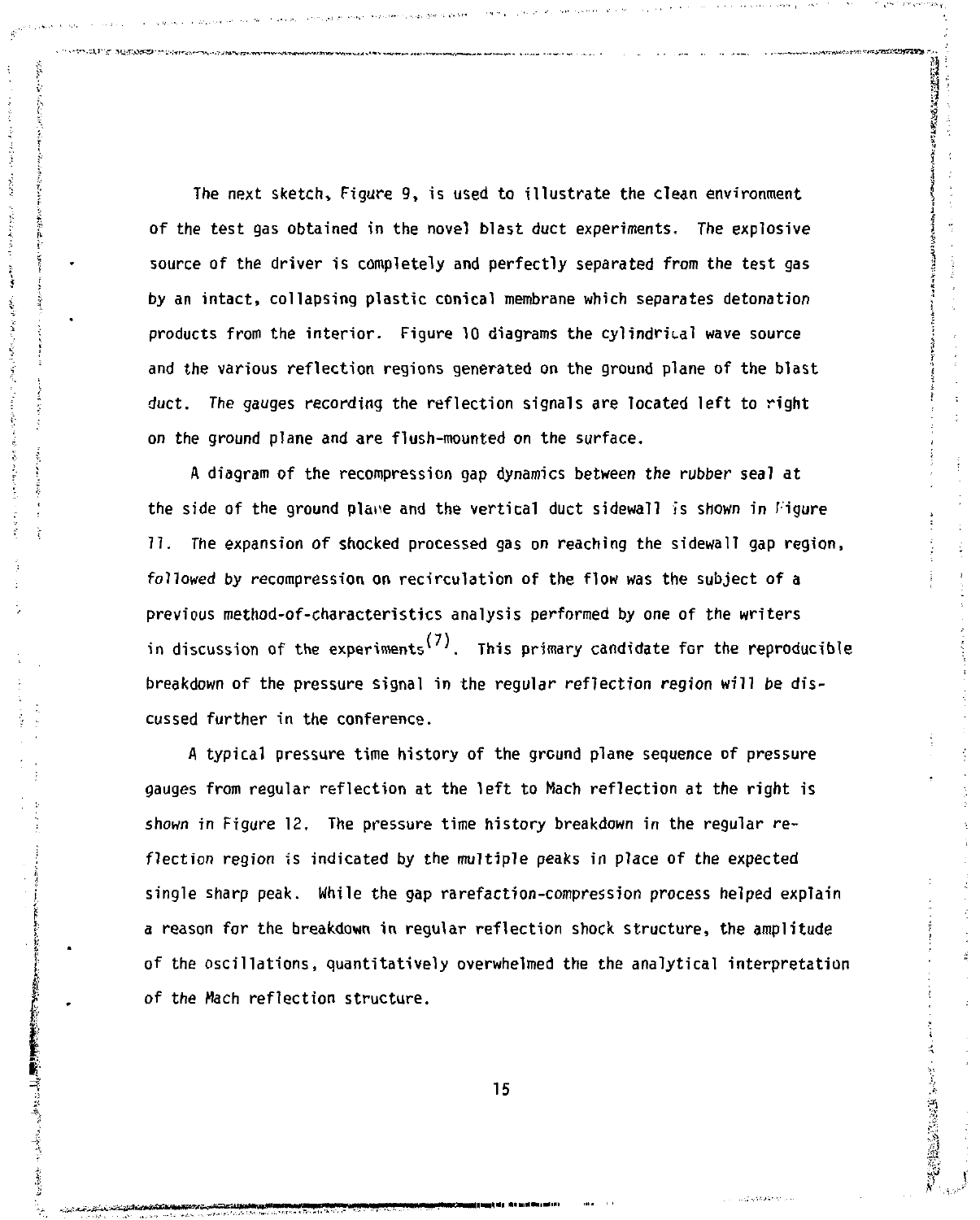Figure 13 shows a correlation curve of the predicted pressure value compared with the experimental pressure value for a large number of Hach reflection duct gauge records taken at the ground plane. The black checks represent predicted reflected pressure based on non-moving rigid wall theory for the ground plane. The solid symbols are results, modified by the expansion -recompression gap consideration mentioned earlier. The open circles designate results obtained for our current yielding groundsurface model. It appears that the issue between gap recompression and surface vibrational yield is open! Surface response analysis appears to be an important component in experimental analysis of Mach reflections. Physically, the surface response of bounding container surfaces appears to be a primary candidate for serious attention in analyzing combustion cans, reactor safety vessels and the like. This is emphasized by recalling the non-linear dependence of phase rate processes and reaction processes on the density-temperature profiles and the pressures fluctuations which induce them.

بوست والمتدوعة والأواودي ومعاوي المحافظة

**TARE OF PRESERVATION OF THE SECOND CONTRACT PROPERTY AND SECOND CONTRACT OF A SECOND CONTRACT OF A SECOND CONTRACT OF A SECOND CONTRACT OF A SECOND CONTRACT OF A SECOND CONTRACT OF A SECOND CONTRACT OF A SECOND CONTRACT O**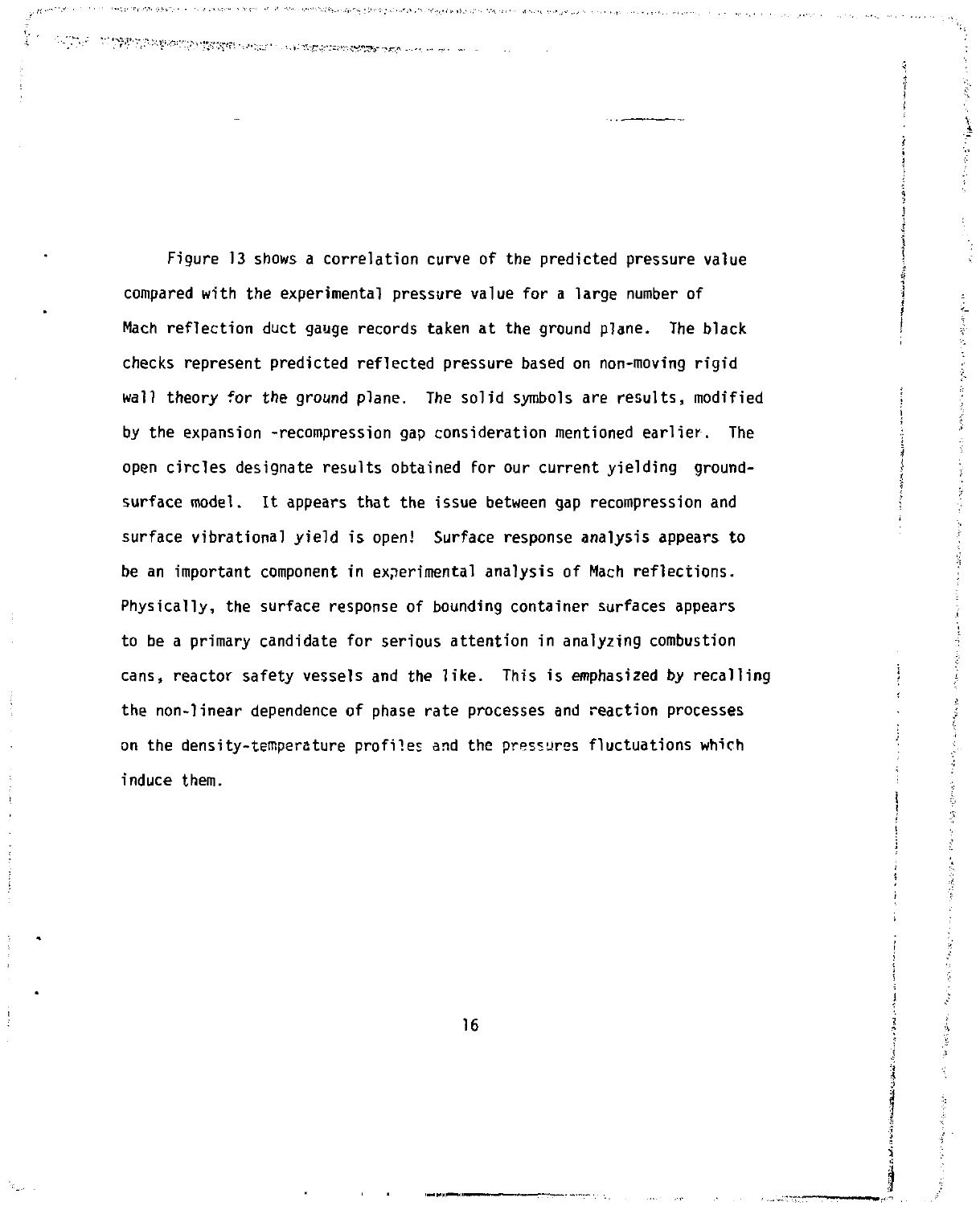#### **III. MACH REFLECTION**

#### **Similitude**

**Here the discussion centers on the apparent similitude of a large number of shock tube, wedge interaction expeirments on single and double (1** *?* **31 Hach reflection conducted in the Soviet Union1 "•'•''. Figures 1 and 2** *are*  **recalled to assist in the description of the dynamics of irregular Mach reflection am) at least one hypothesis on the evolution of a second Mach stem incorporated in the single irregular surface reflection wave structure. Figure 14 is a plot of the results of over 30 U.S.S.R. shock tube reflection experiments. The slope of the triple point trajectory ratioed to the critical reflection angle is plotted against the wedge surface deflection angle which is also ratioed to the critical reflection angle. The crosshatched band envelops the experimental deviation. Since these experiments embraced a large range of shock intensities from Hach Numbers of 2 to better than 8, the similarity is (at least, in the observational sense) impressively established. Furthermore, it is indicative that the gas phase non-equilibrium or caloric imprefection effects have little influence on what appears to be a fluid dynamic as opposed to thermodynamic phenomenon. Some comparisons with**  steady state wedge interaction phenomenom will be discussed in the conference.

### **Singular Perturbations**

**Many of the approaches in the perturbation analysis of Hach reflection**  have followed Lighthill<sup>(12)</sup>. The flow in the irregular reflection region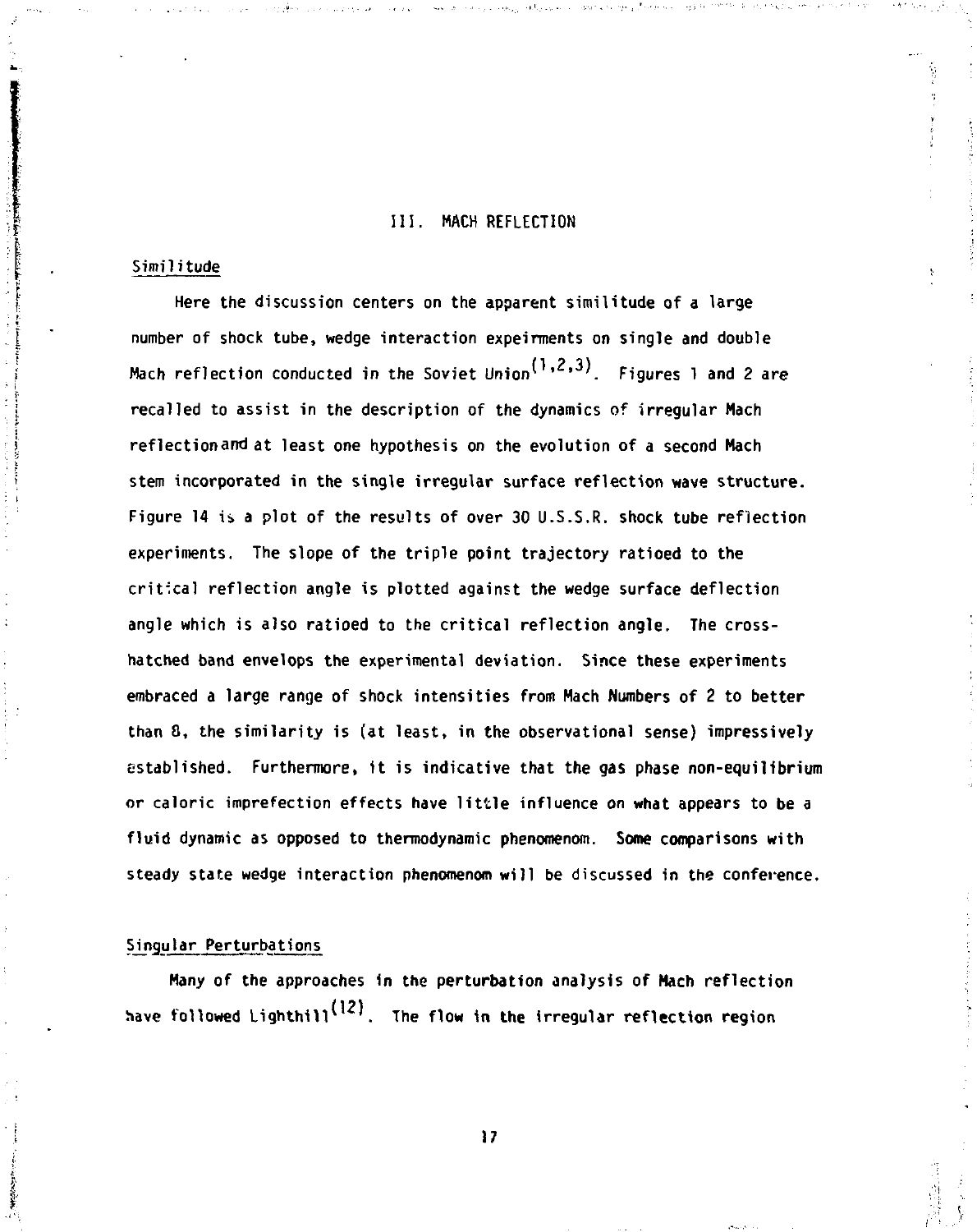**(between S and R in Figure 1) is assumed to be a small perturbation of tne flow behind the incident shock, but above the reflected shock (between (I), and R in the same figure). Conical field transformations are used to remove**  time from the problem, reducing the equations to stationary flow. One solves **an elliptic problem for pressure (,3 >'''>' <sup>5</sup> ) .** 

An alternate procedure, followed by Ting and Ludloff<sup>(16)</sup>, has some distinct **advantages over these analyses. In their study, the conical flow assumption is not used. The hyperbolic equations are solved exactly in a perturbation**  scheme based on the usual geometric parameter (thickness ratio of wall distur**bance or airfoil).** 

えゃっち

 $\mathcal{L} \in \mathcal{M}_{\mathcal{G}}$ 

**「無可」 歌客 就是学生。** 

**Several features of this approach have immediate appeal. First, it is satisfying that no a priori assumptions are made regarding the form of the solution. Of even greater significance to us is that solving the equations**  in this form exposes what seems to be the basic physical process<sup>(17)</sup> governing **the transition from single to double Mach reflection.** 

**(18) Examination of current Soviet computations<sup>1</sup> , together with recent ex- (1 2 19) perimental evidence<sup>1</sup> ' ' on the transition to double Mach reflection reveals a tempting physical picture of this phenomena. Namely that stagnation of a normal component of the flow behind the slip line (D) initiates compression waves which interact with the slip line forcing it to move forward in the irregular curved path sketched in Figure 1. The reflected shock (R) path adjusts to compensate for the rarefaction induced by the forward motion of the slip line. This adjustment appears as the experimentally observed "kink". Under more intense conditions, a second shock stem emanates from this point, and one obtains the double Mach configuration of Figure 2.**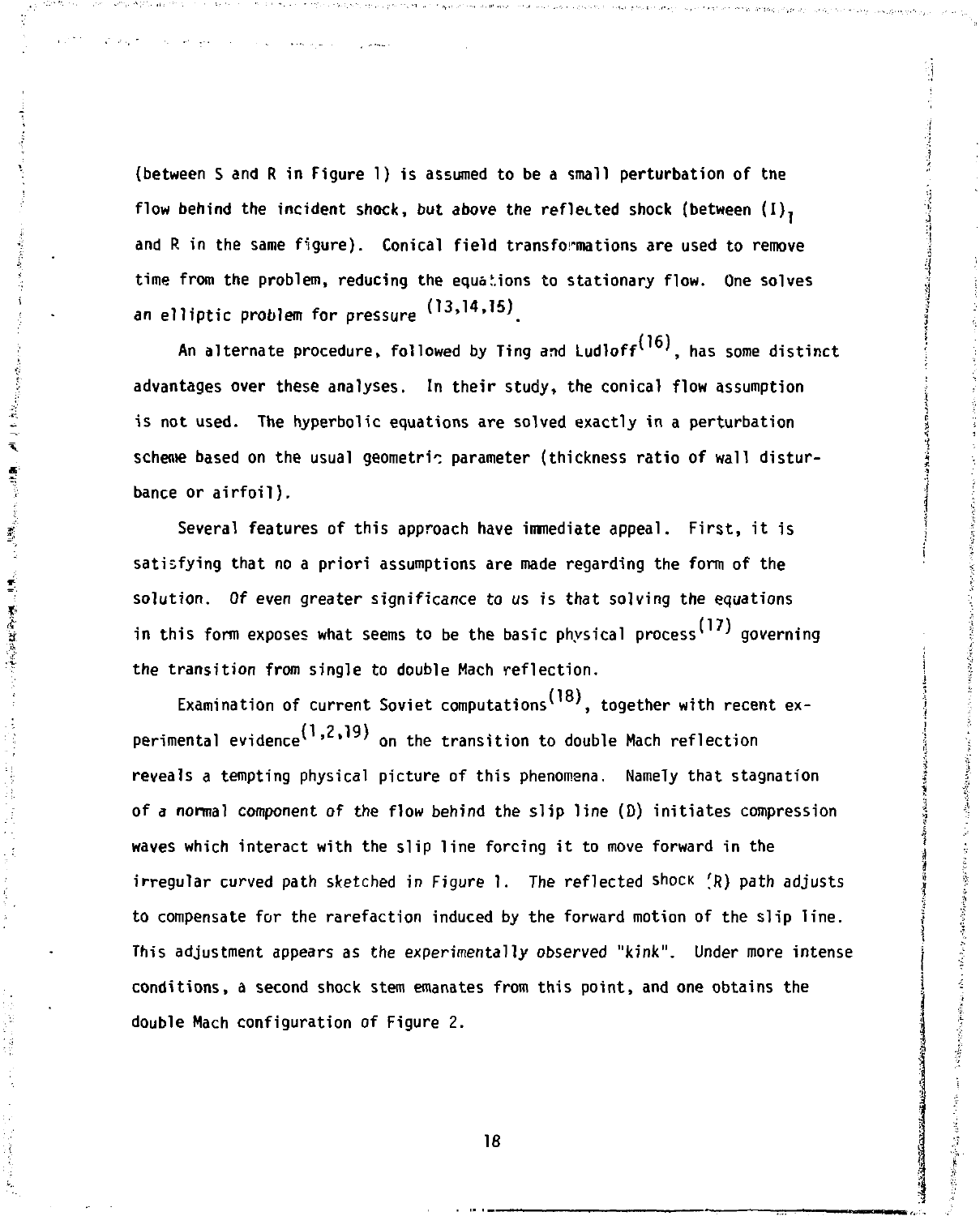**In their work, Ting and Ludloff<sup>1</sup> ' expand the solution to the first order correction only. They demonstrate that despite the expected absence of a significant pressure gradient at the slipstream (0) (under certain conditions), there is an appreciable density gradient. By examination of the second order corrections, we wish to demonstrate the singular character of the solutions in the neighborhood of the slip line. By a proper expansion of the solution in this domain, it is hoped that the conditions leading to the double Mach reflection will be explictly demonstrated.**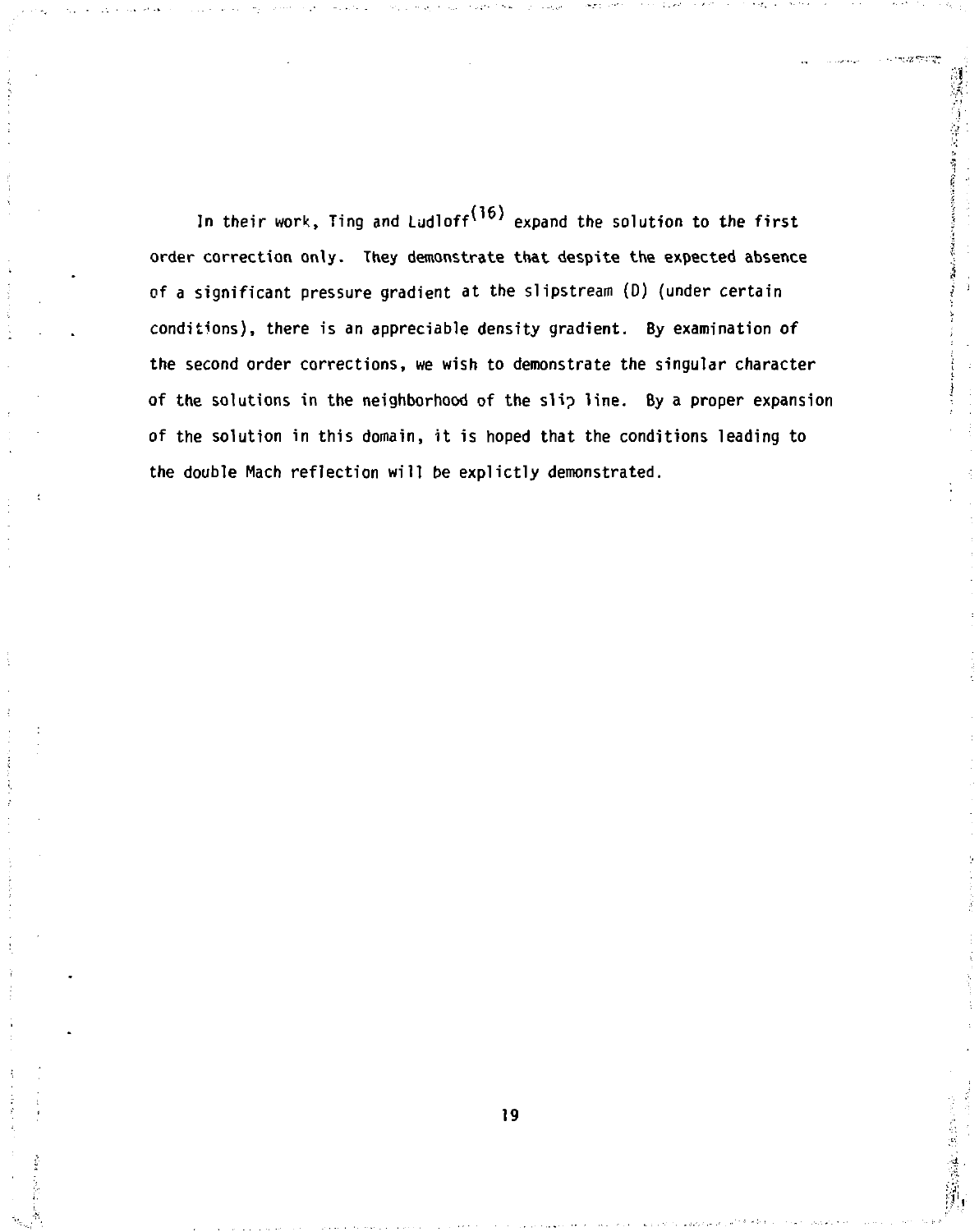# **IV. FUTURE DIRECTION**

**It is inappropriate here to initiate a list of conclusions. The study discussed here has been outlined using as its basis previous analyses and studies on related topics. Our current efforts, which have been introduced in this paper, are just commencing. For this reason, we summarize here with some notions on the indicated directions of our future studies. These will include:** 

## **• Compliant and Yielding Surface General^ation**

**The Simple Street and Construction Constitution** 

**Here we will address the modeled response of surface dynamics subjected to momentum and concomitant energy coupling. Viscous and heat transfer processes will be incorporated.** 

**" Wave Interaction and Reflection at low Amplitude** 

**The yielding surface response is probably less important here than appropriate computational algorithms for coupling both normal and tangential flow at an arbitrarily inclined solid surface interface with the gasdynamic phase. This low amplitude, two-dimensional unsteady coupling is apparently the essential ingredient for this stage of the computational development.** 

**\* Asymptotic Analysis** 

「実生の事実の実施」を「このことをする」ということをしている。

**While we have just touched on this in the current paper, it is already obvious that the use of complementary analytical modeling is essential to success in characterizing the Hach Reflection flow structure and in guiding the development of numerical simulation techniques together with boundary treatment, coordinate stretching, and coordinate transformations. Me are particularly committed to the use of matched**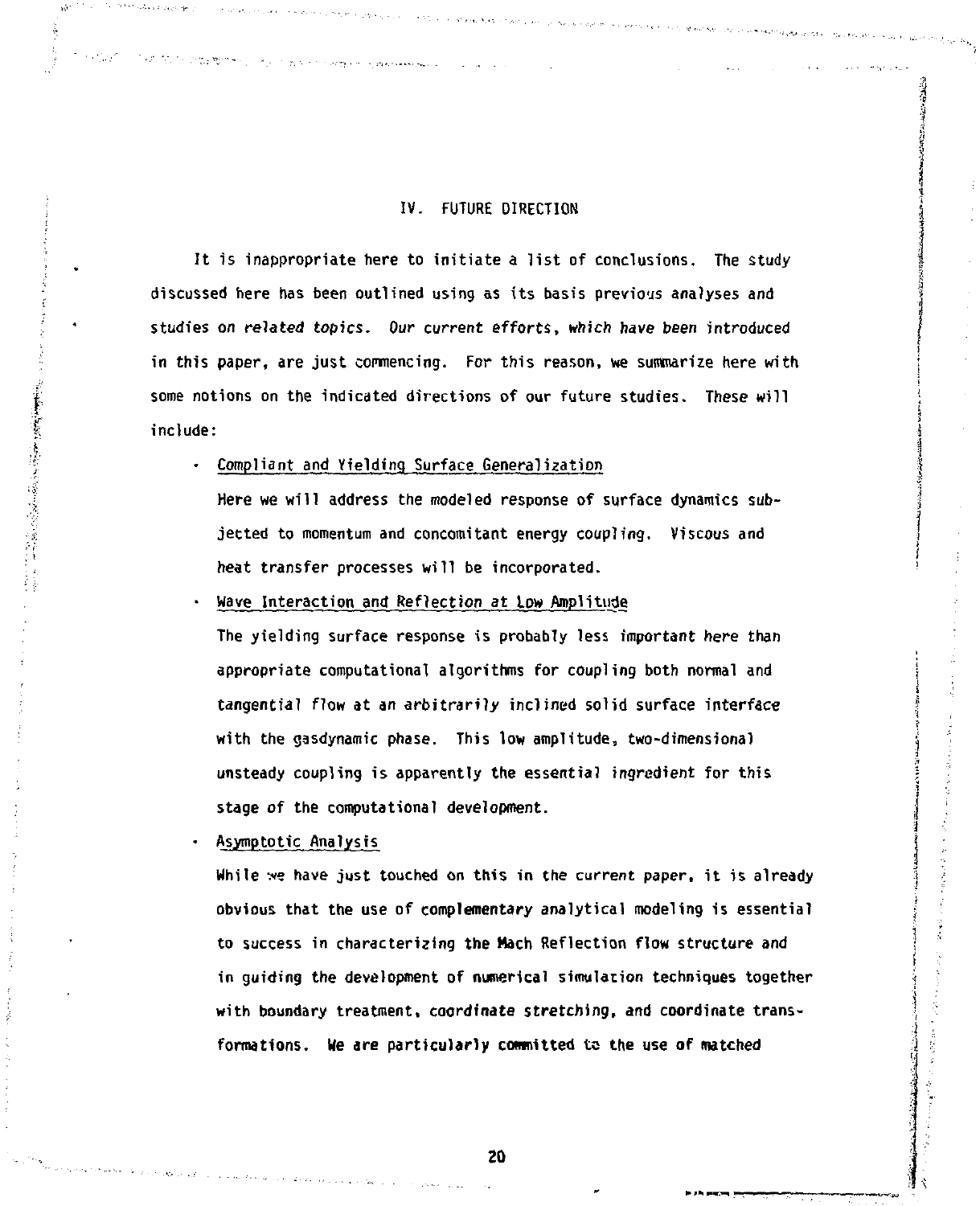**asymptntic expansions as a rational exposition technique for multiple layer fluid dynamic processes such as Mach reflection and for establishing the necessary ingredients for the numerical model.** 

# **Computational Method Refinements**

**The actual alteration of the numerical procedure, implementation of explicit or iterative indirect techniques, and development of combined procedures, are, we believe, justifiably dictated by the results of the problem analysis. This category of future direction is, thereby, left open.**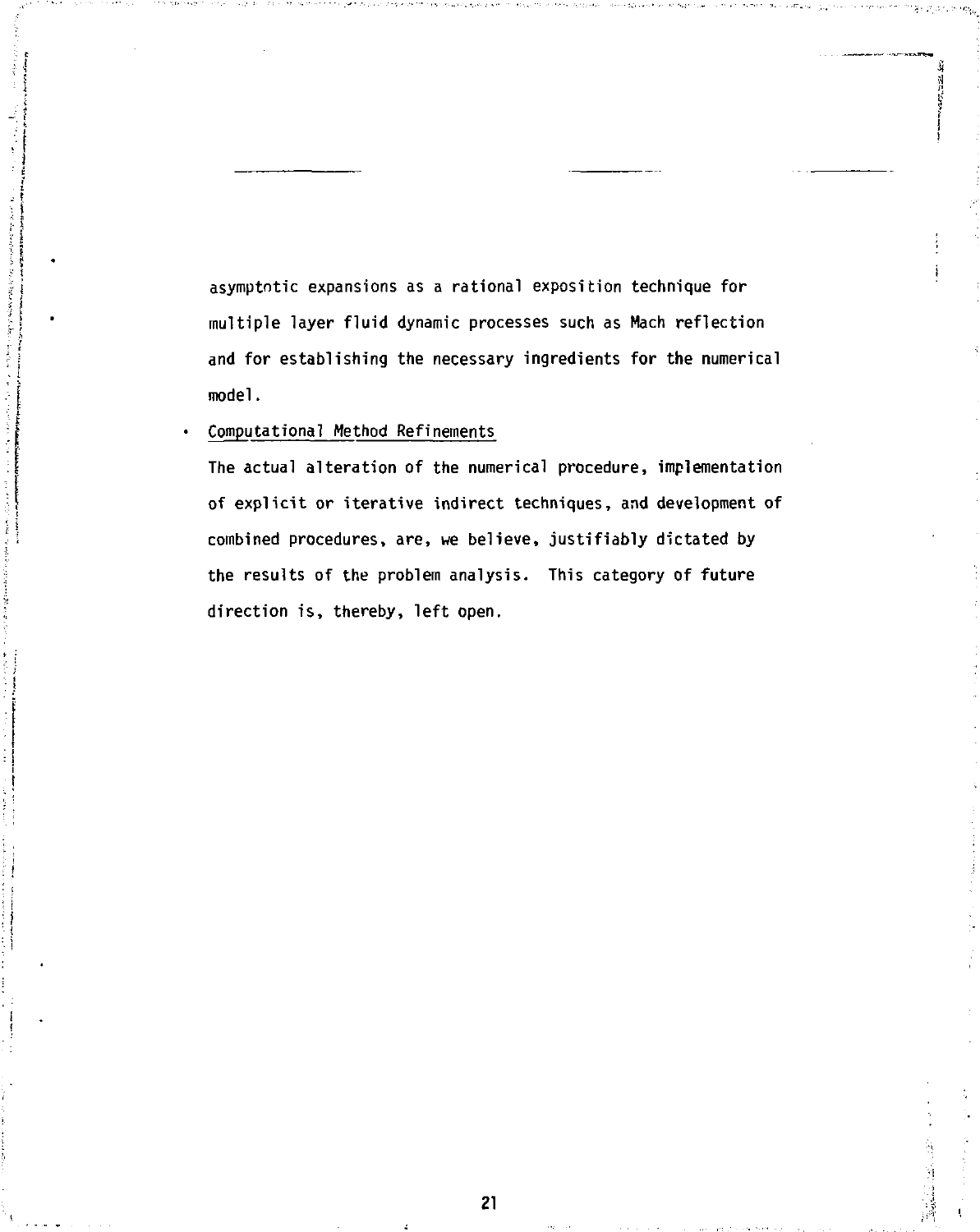# **v. REFERENCES g**

**ij** 

**|** 

i

**1. L.G. Gvozdeva, et. al., "Mach Reflection of Shock Waves in Real** *\*  Gases", Astronautica Acta (14), pp. 503-508 (1969).

A SAN DE ANGELIA NG PANGANG ANG ANGERAPAN SANGGANG ANG PANGHANG ANG PANGANG AT AT ANG ANG ANG ANG ANG ANG ANG

- L. Evaluation, et. al., "Pressure and Temperature at the Wedge 5 **burface for Mach Reflection of Strong Shock Waves"**, Astronautica<sup>2</sup> Acta (15), pp. 503-510 (1970).
- **3. B.I. Zaslavskii and R.A. Safarov, "Similarity of Flows Generated During Reflection of Weak Shock Waves from a Rigid Wall and a Free During Reflection of Weak Shock Waves from a Rigid Wall and a Free just and a Free in the surface", (Transl.), Fizika Goreniya i Vzryva (9), 4, pp. 579-585, (1973). |**
- **4. C.P. Kentzer, "Discretization of Boundary Conditions on Moving Dis-** *i*  **continuities", Second International Conference on Numerical Methods jin Fluid Dynamics, University of California, Berkeley, California, 3**  September 15-19, (1970).
- **5. M.J. Abbett, "Boundary Condition Calculation Procedures for Inviscid Supersonic Flow Fields", AIAA Computational Fluid Dynamics Conference, Palm Springs, California (1973).**
- **6. R.W. MacCormack and A.J. Paul lay, "Computational Efficiency Achieved by <sup>T</sup> ime Splitting of Finite Difference Operators", AIAA Paper 72-154, presented at Tenth Aerospace Sciences Meeting, San Diego, California (1972).**
- **7. A.C. Buckingham, "Mach Reflection-Selected Analyses of the Experiments", Physics International Co., TCAM 73-13, presented at DNA Conference on HOB Effects, Washington, D.C., December (1973).**
- **8. K. Seifert and P. Welch, "Mach Reflection Effects at High Overpressures", Physics International Co., San Leandro, California PIFR-376 (1975).**
- **9. A.C. Buckingham and A.J. Crispino, "Computations of Hypervelocity Impact on Water Film Coated Metal", Proceedings International Conference on Computational Methods in Non-Linear Mechanics. University of Texas Press, Austin, Texas, pp. 508-516 (1974).**
- **10. M.L. Wilkins, "Calculations of Elastic-Plastic Flow", Methods In Com**putational Physics (3), Academic Press, N.Y., pp. 211-263 (1964).
- **11. W.F. Noh, "CEL: Coupled Eulerian-Lagrange Code", Methods In Computational Physics, (3), Academic Press, N.Y., pp. 117-179 (1964).**
- **12. Lighthill, M.J., "The Diffraction of Blast, I", Proc. Roy. Soc. A, (198), pp. 454-470 (1949).**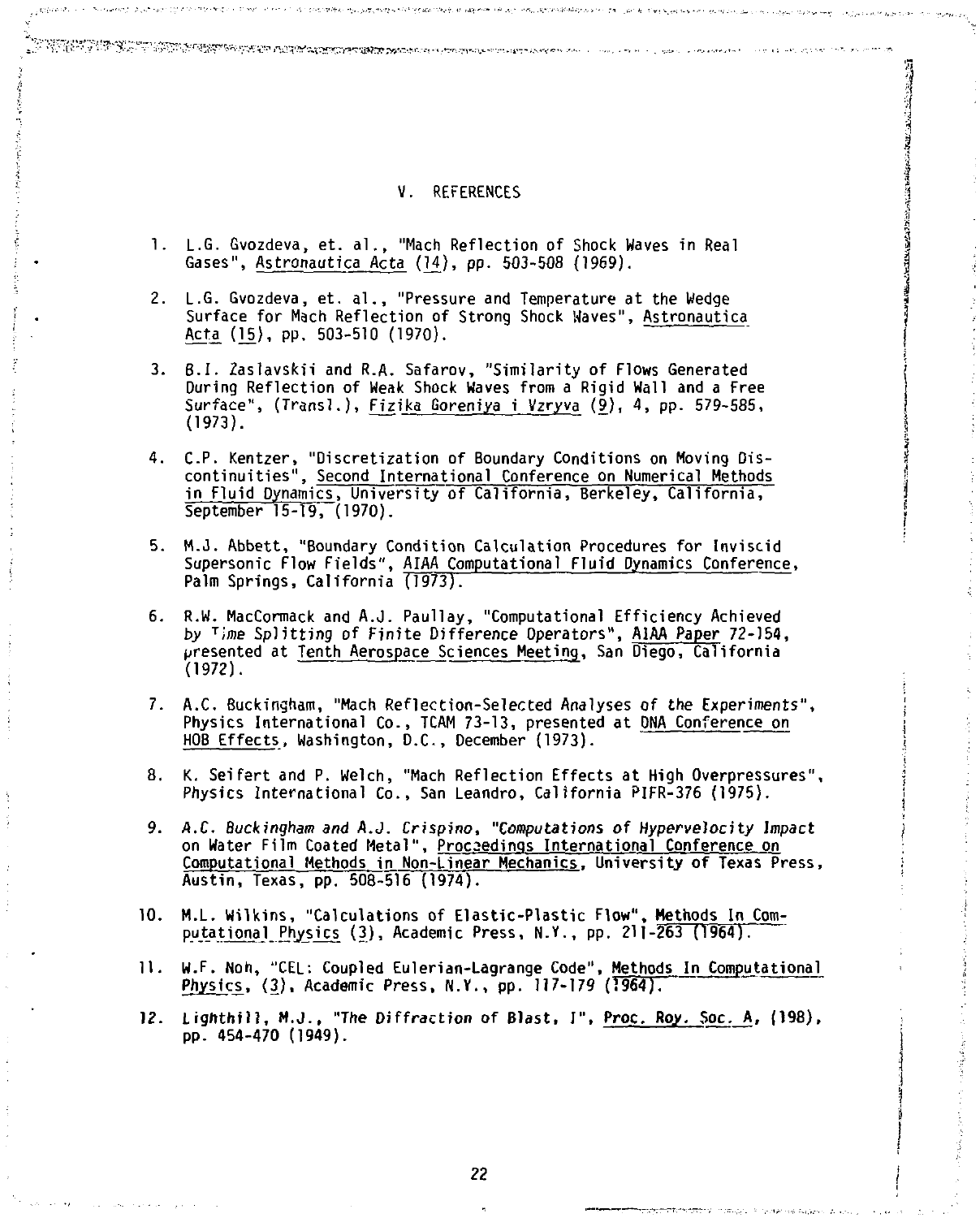**13. Chester, W., "The Diffraction and Reflection of Shock Waves", Quart. J. Mech. Appl. Hath, (7), pp. 57-82 (1954).** 

a la consumidad de la consumación

● 「大学のある」

 $\frac{1}{2}$  and  $\frac{1}{2}$ 

وأورادهم والوجون والأجار أراميح متفجومتين وكمصطرف وويجيع لأخلاجهم

- **14. Sroyrl, J.L., "The Impact of a Shock Wave on a Thin Two-Dimensional Aerofoil Moving at Supersonic Speed", J. Fluid Mechanics, (15), pp. 223-241 (1963).**
- **15. Blakenship, V.D., "Shock-Shock Interaction on a Slender Supersonic**  Cone", J. Flwid Mechanics, (22) 39, pp. 599-615 (1965).
- **16. T-ng, L. and Ludloff, H.F., "Aerodynamics of Blasts", J. Aeronautical Sciences, (19), pp. 317-328 (May, 1952).**
- **17. Bleakney, W. and Taub, A.H., "Interaction of Shock Waves" Reviews of Modern Physics, (21), 4, pp. 584-605 (1949).**
- **18. Lipm'tskii, Y.M. and Lyakhov, V.N., "Numerical Solution of the Problem of Shock-Wave Diffraction on a Wedge", Mekhanika Znidkosti i Gaza, (6), pp. 88-93 (1974).**
- **19. Merritt, D.L., "Mach Reflection on a Cone", AIAA Journal, (6), 6, pp. 1208-1209 (1968).**

#### NOTICE

**"Tim repot! Kit prepared as in account or work sponsored by fhc United States Government. Neither the Untied Stale, nor the United Slates FnerB) Rrscaich & Development Administration, not an> of Ihelr emp'oycet. not any of their contractor\*, subcontractors, or Ihrir employees, makes an)**  wattsnity, express or implied, or assumes any legal<br>lability or responsibility for the accuracy,<br>applitatus, product or process of any information,<br>applitatus, product or process disclosed, or<br>responsive that its use would privately-owned rights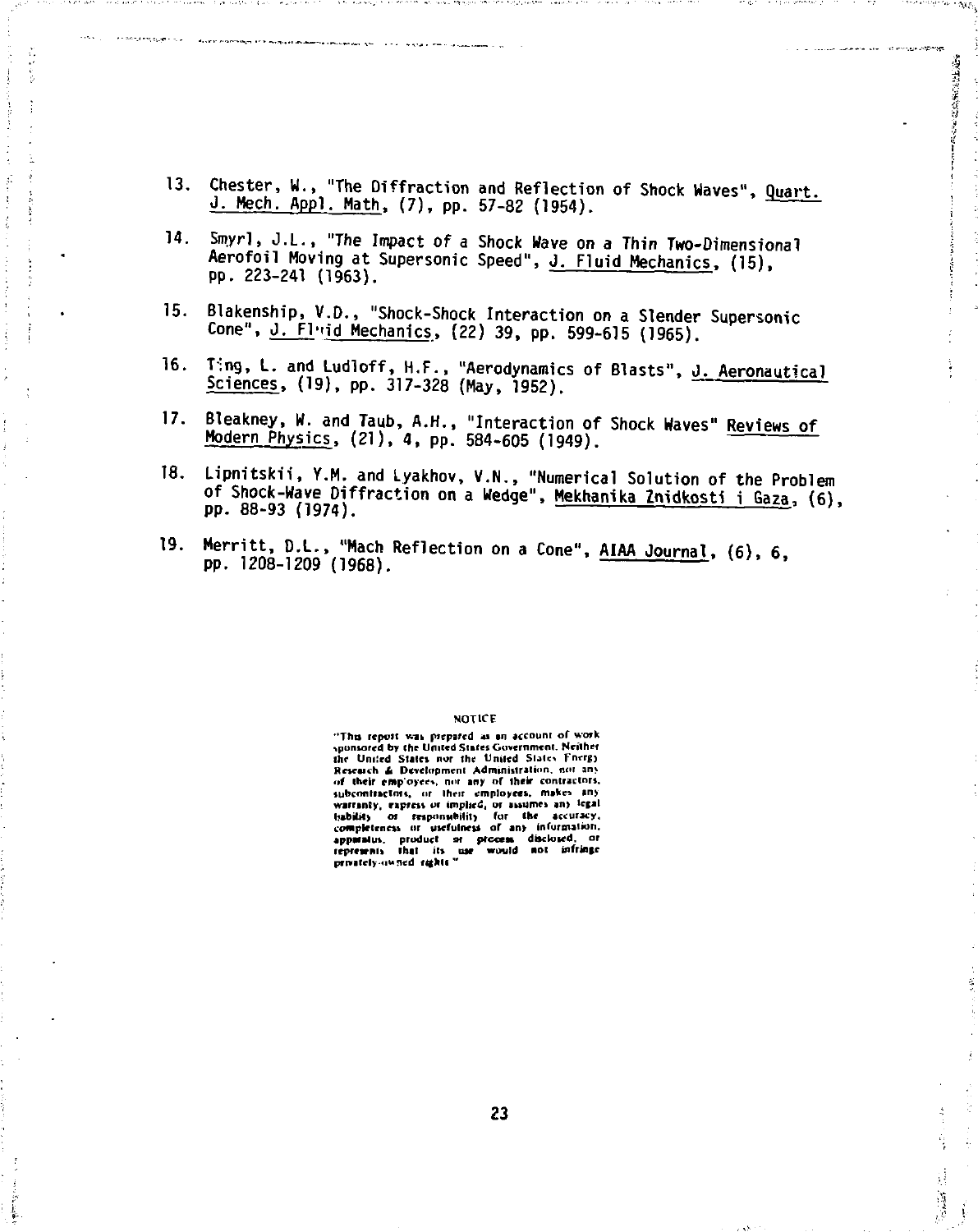经总额增值法的结合 2012/06/08 2 **Contractor** ĝ. أتهم ۰,  $(T)$  $(\mathbf{T})_{\mathbf{1}} > (\mathbf{T})_{\mathbf{1}}$ ⇁ ИÌ **FIGURE 1. CONCEPTUAL SINGLE RACH REFLECTION-INTENSIFICATION LEADING TO DOUBLE HACH REFLECTION.**   $\mathbf{r}$ ري<br>حو  $(\pm)$ <sub>3</sub> >  $(\pm)$ <sub>2</sub>  $(2)$ |ക് kб *"7777777777?"'*  **FI6URE 2. CONCEPTUAL FULLY DEVELOPED DOUBLE HACK REFLECTION.** 

**24** 

Ź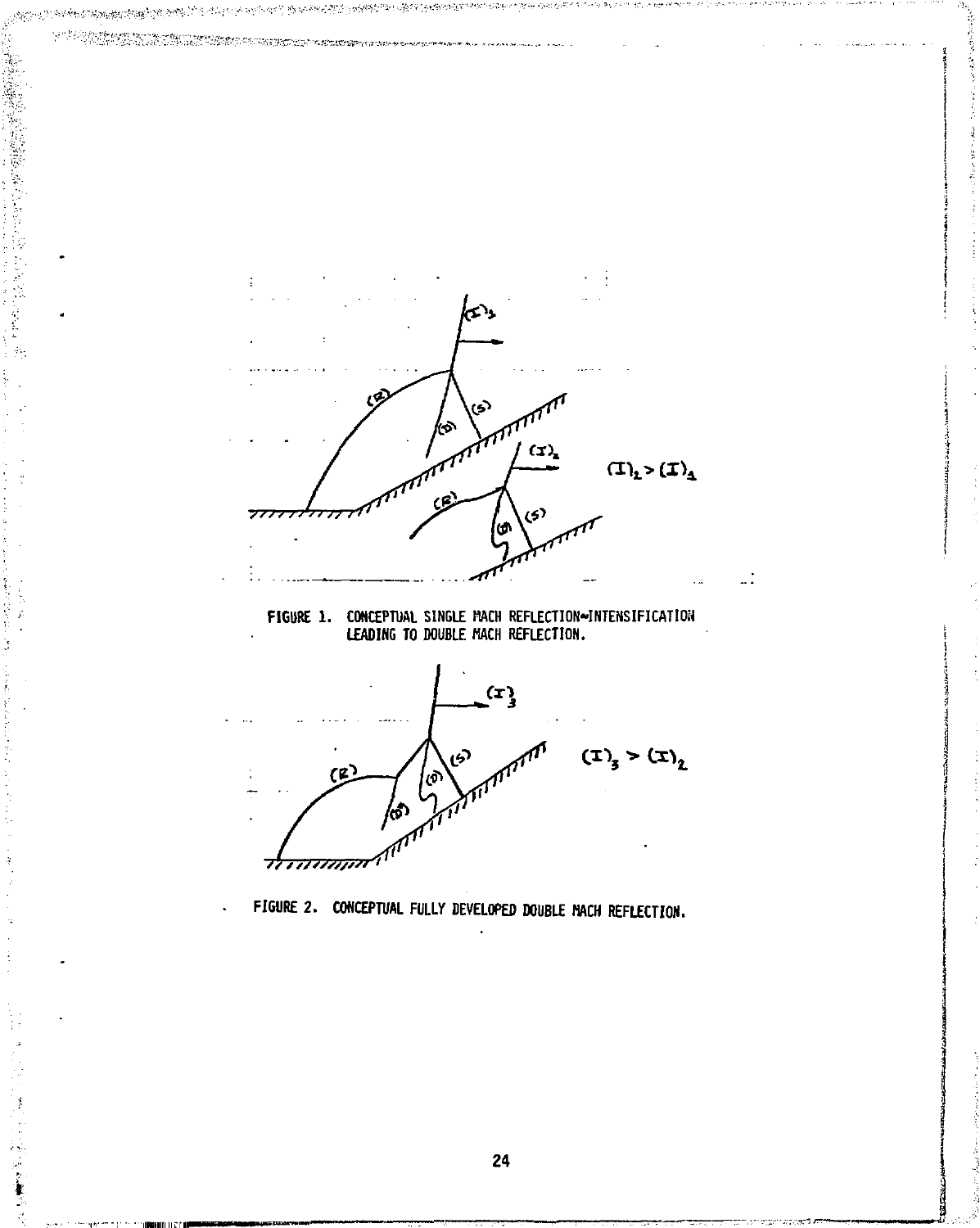





J,

**Contractor** į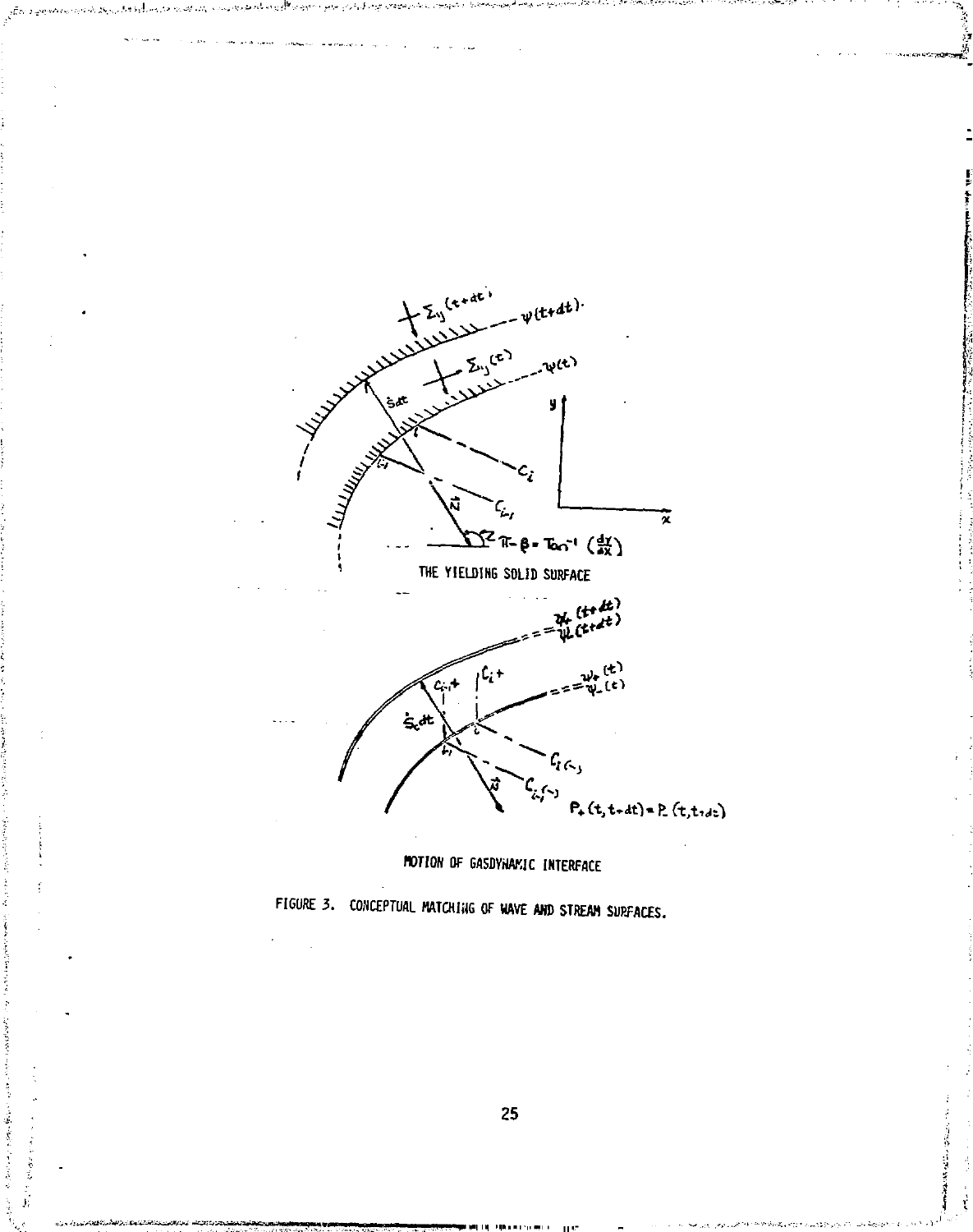www.communications.com/2010/html **State** .<br>אנגלים אין אַסְסְפּוֹר אַ איז אַ איז אַ דורך אין אין אוייני און אין אין אין אין דער אין אויינע און אין אויינע א inerie k



2 STANDARD L(Y) PREDICTOR S STANDARD L(X) PREDICTOR 4) HON-STANDARD L(X) "CORRECTOR" INTEGRATION OF CHARACTERISTIC B.C. EQNS. (11), (12), (13), (14). 5 NON-STANDARD SIMPLE WAVE CORRECTOR EQN. (15).

FIGURE 4. CALCULATION AT THE SOLID MOVING SURFACE.

中美的的 地名美国布拉尔 的复数医布拉克

「まいま、「あのはままま、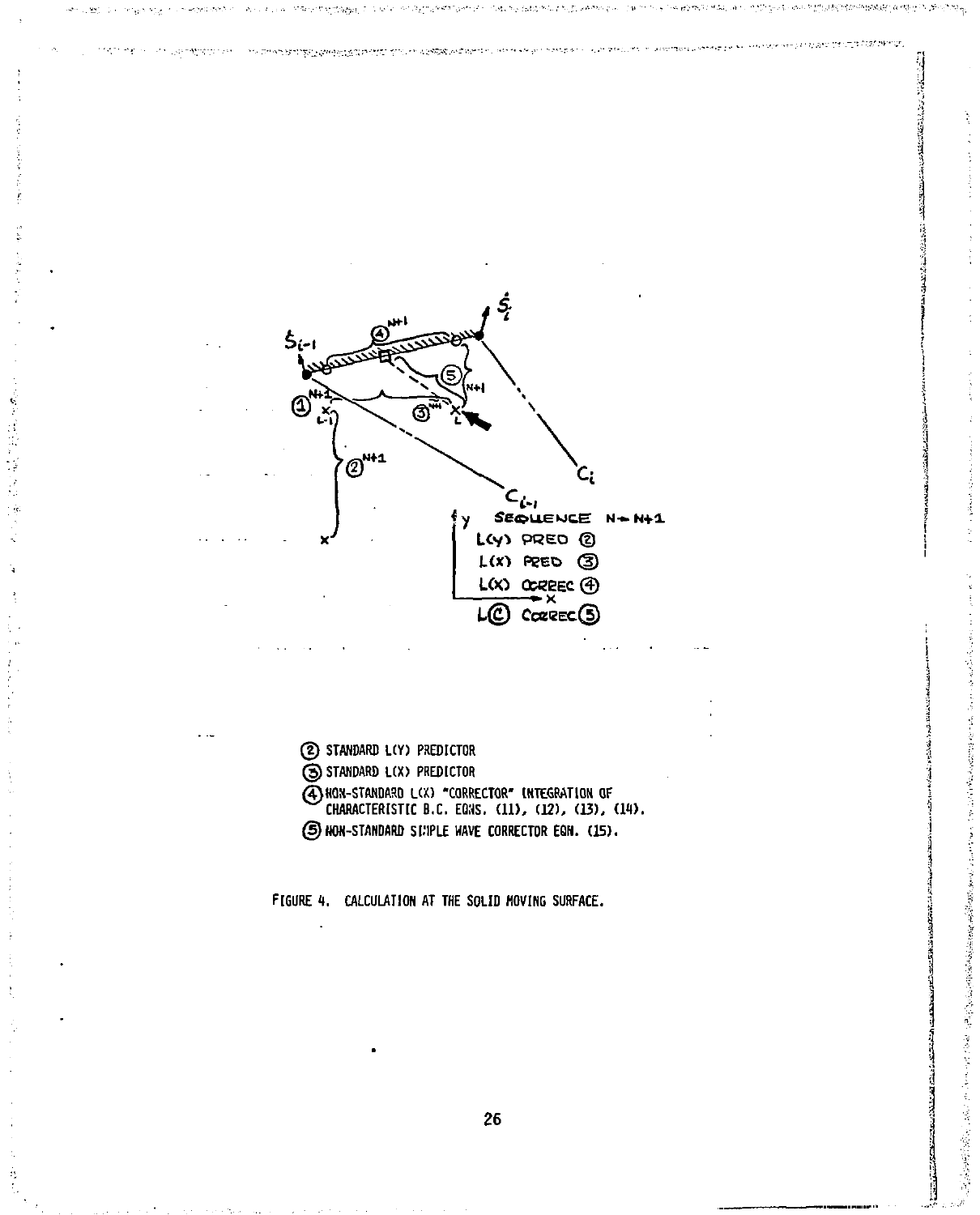

医包装复原 医阿雷罗氏反应治疗

 $\label{eq:4} \mathcal{L}^{\frac{1}{2}}\mathcal{L}^{\frac{1}{2}}\mathcal{L}^{\frac{1}{2}}\mathcal{L}^{\frac{1}{2}}\mathcal{L}^{\frac{1}{2}}\mathcal{L}^{\frac{1}{2}}\mathcal{L}^{\frac{1}{2}}\mathcal{L}^{\frac{1}{2}}\mathcal{L}^{\frac{1}{2}}\mathcal{L}^{\frac{1}{2}}\mathcal{L}^{\frac{1}{2}}\mathcal{L}^{\frac{1}{2}}\mathcal{L}^{\frac{1}{2}}\mathcal{L}^{\frac{1}{2}}\mathcal{L}^{\frac{1}{2}}\mathcal$ 

 $\label{eq:3.1} \log \rho_{\rm eff} = \rho_{\rm eff} \rho_{\rm eff}$ 

Î.

医细胞

I

建造法 ť

**その時の時間の** 

**Commercial Services (Service PRE** 

بالانباكا فالتفاعل ويتوسيون

 $\alpha$  where  $\alpha$  stations



£, G. Peak stress versus time.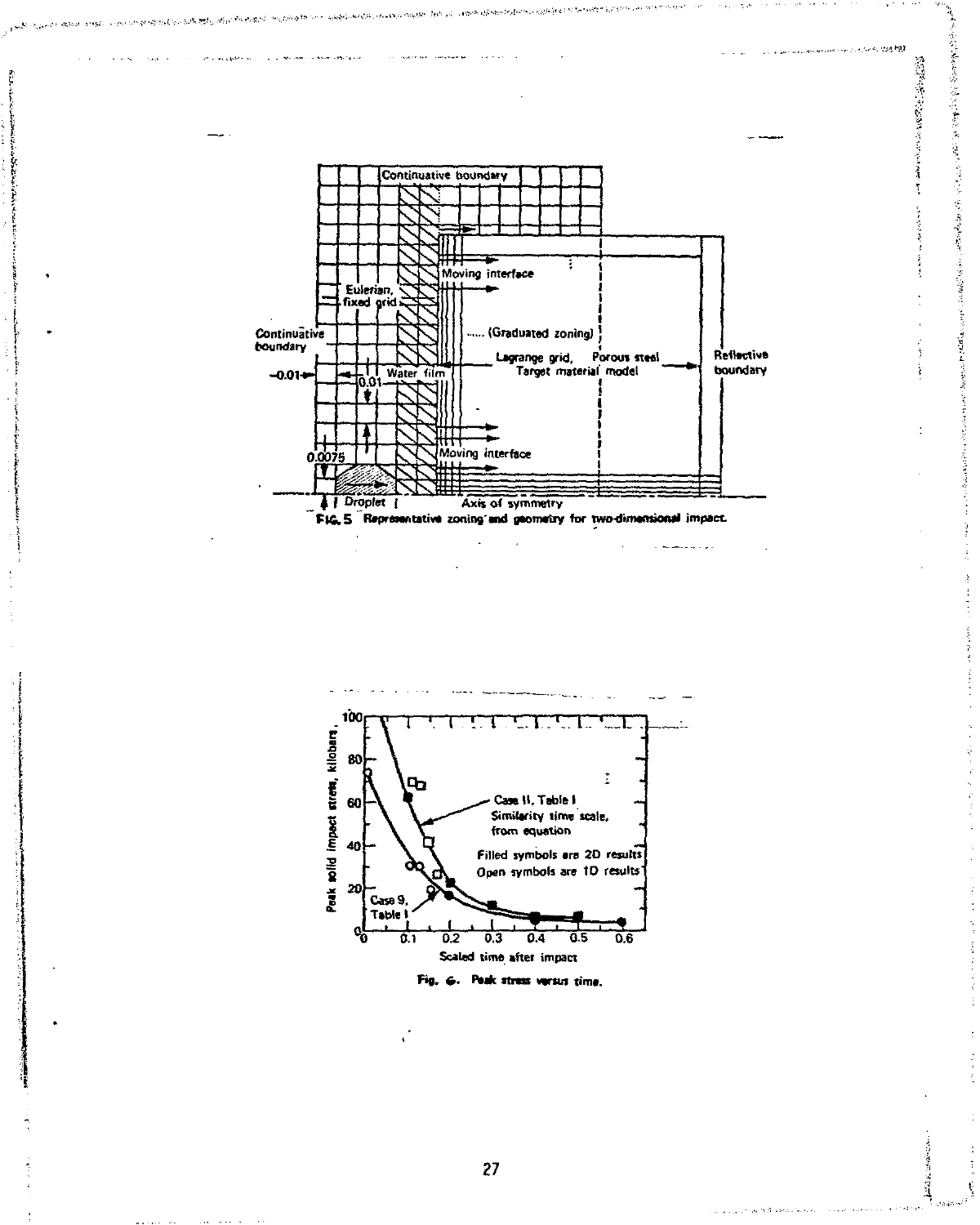







The method of the company continuous company of the company of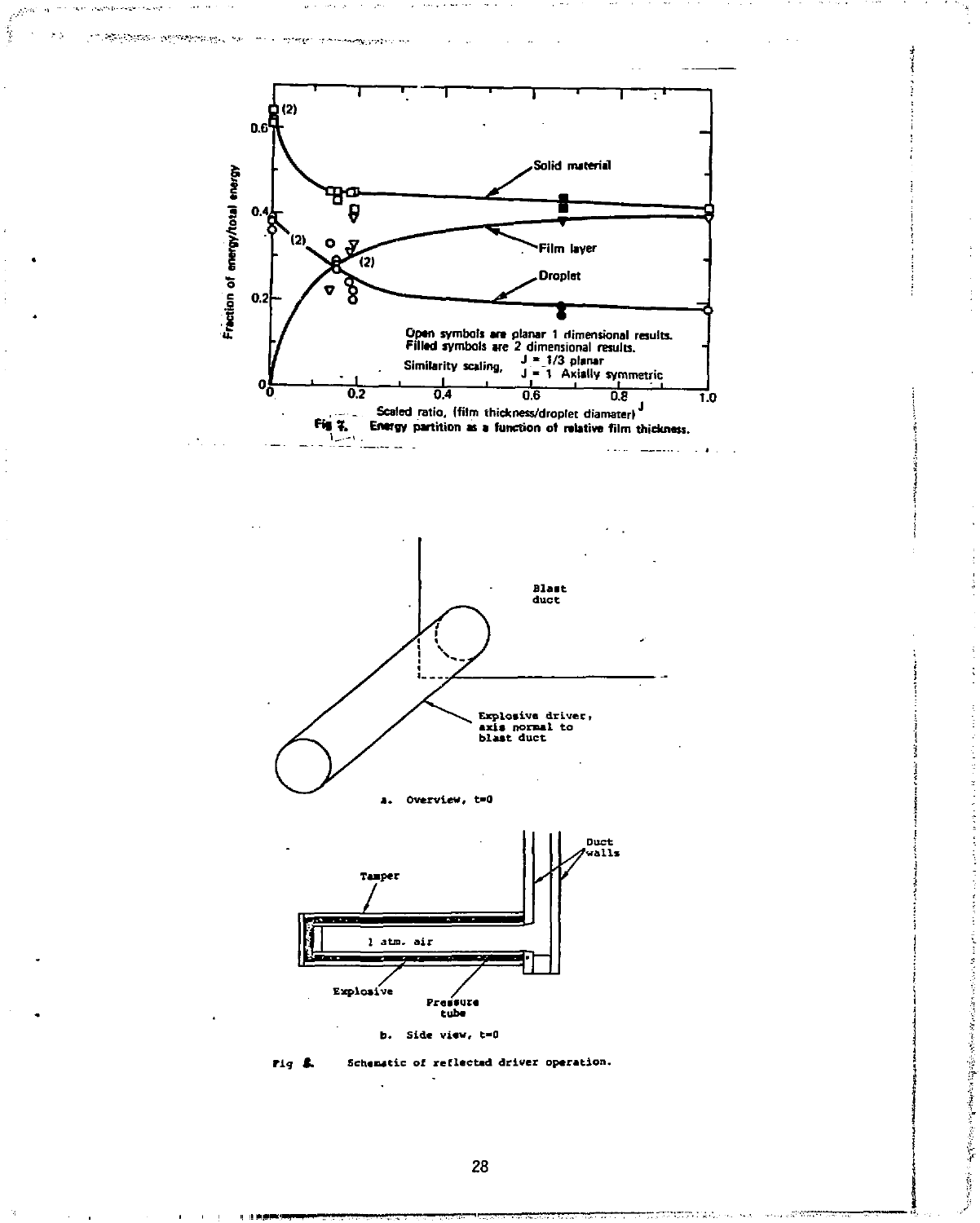

29

 $\frac{1}{2}$ 

 $\hat{V}$ 

u.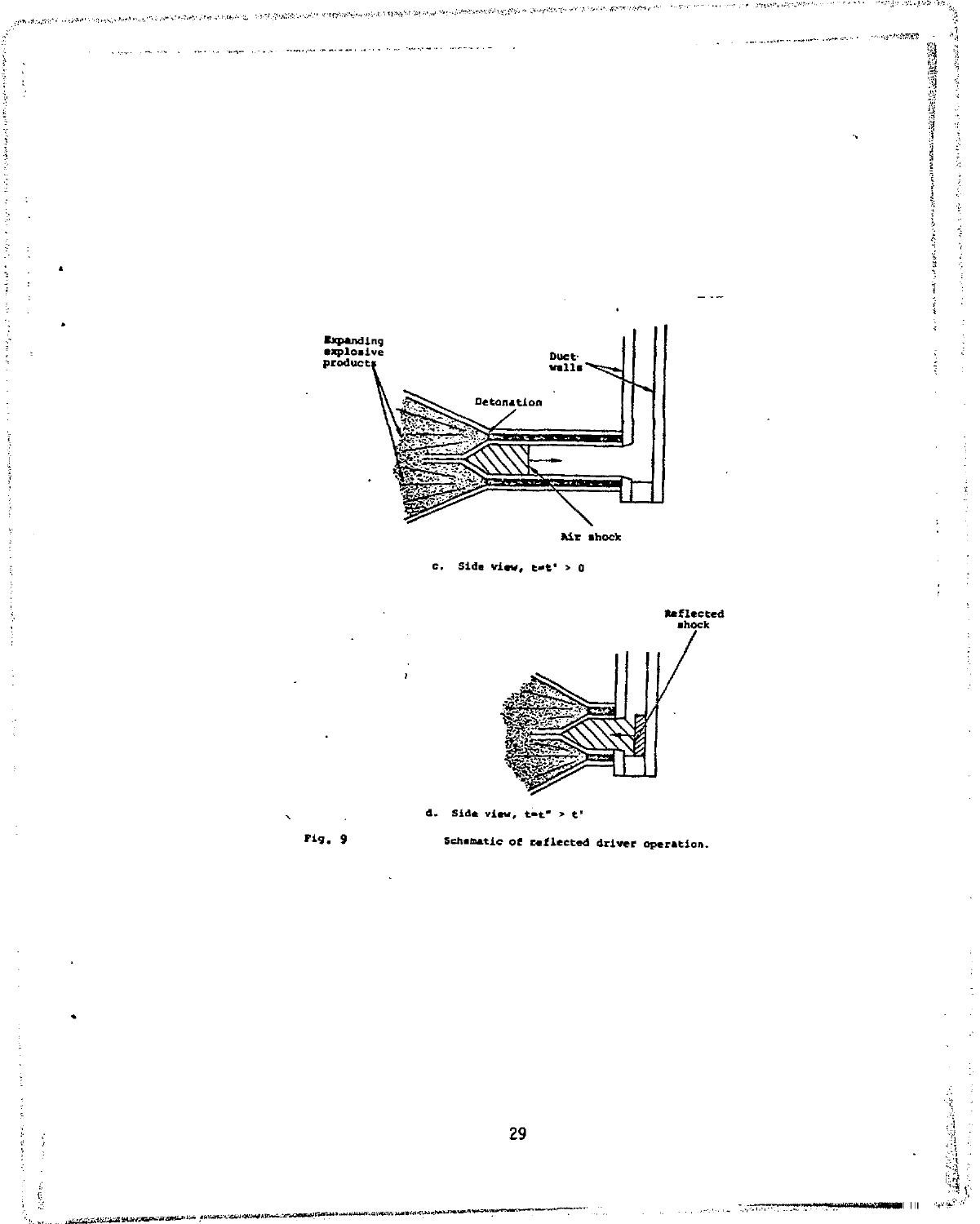



and all and a substitute of the control substance was control.

100805130



ĩ, ţ,

医内皮病毒 医阿拉伯氏囊肿 医外

**b. Top view, section A-A** 

**Fig. 10 Schematic of blast duet operation.**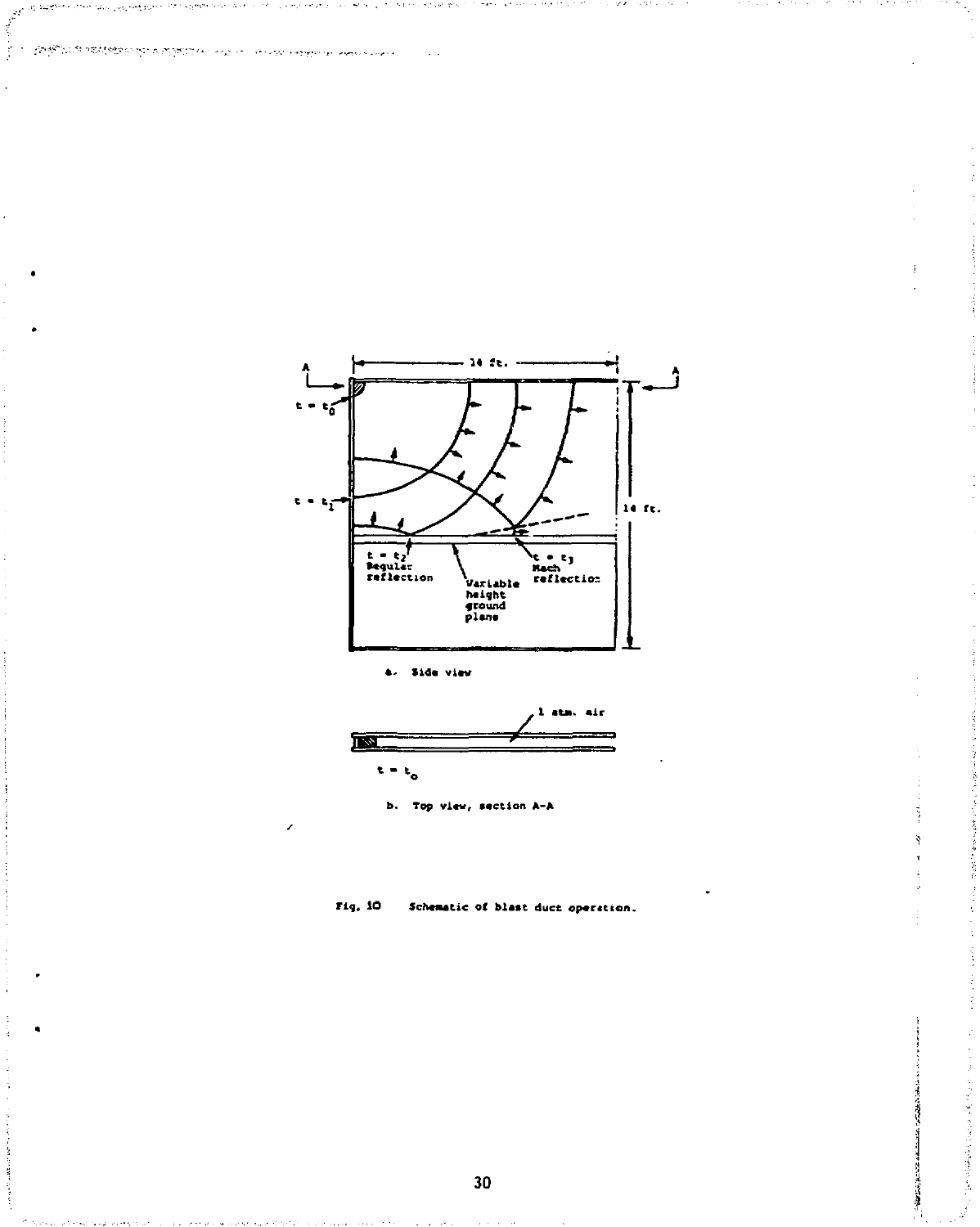



 $\frac{1}{2} \sum_{i=1}^n \frac{1}{i} \lambda_i$ 

 $31$